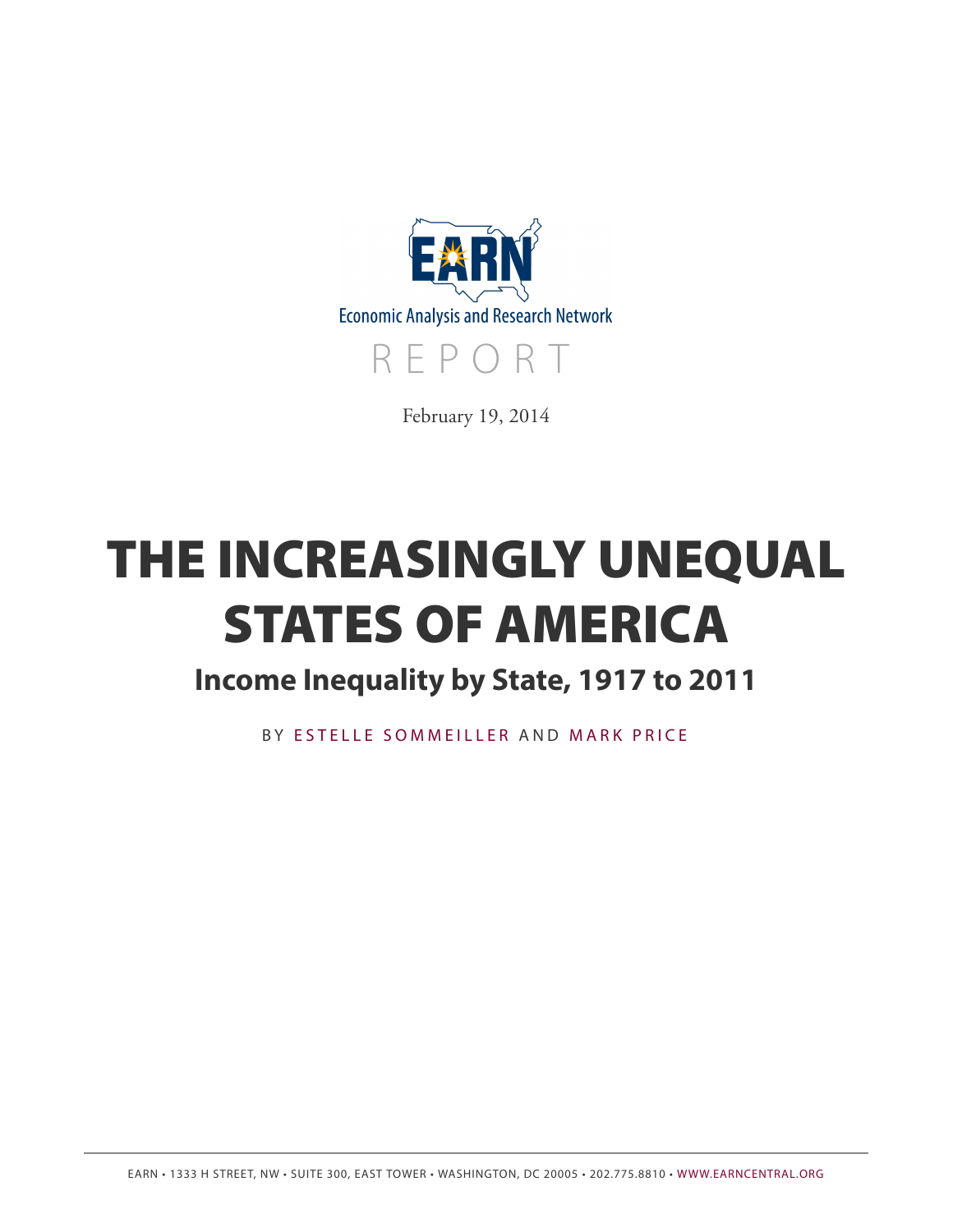### **Table of contents**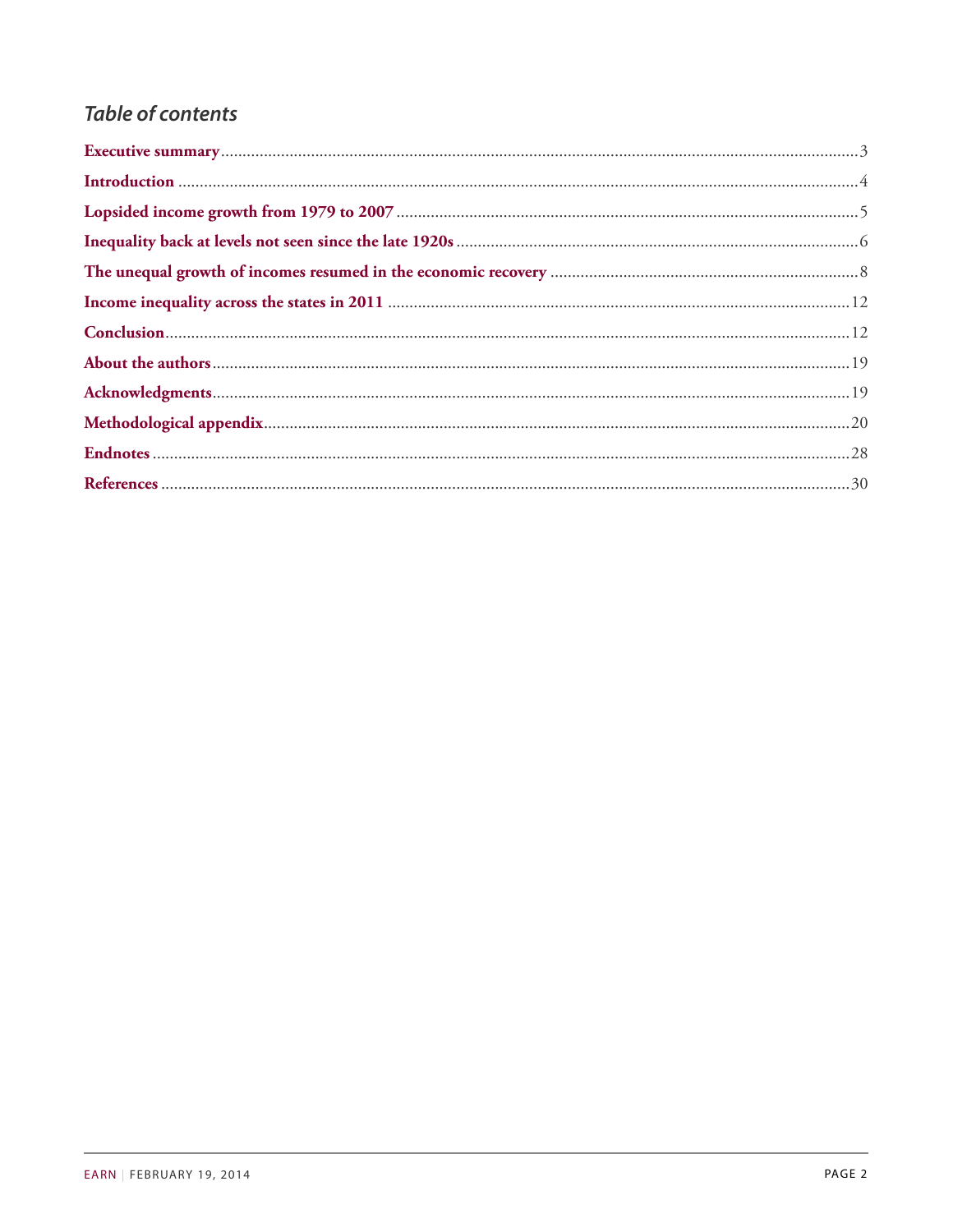### <span id="page-2-0"></span>**Executive summary**

E conomic inequality is, at long last, commanding attention from policymakers, the media, and everyday citizens. There is growing recognition that we need an inclusive economy that works for everyone—not just for those at the top.

While there are plentiful data examining the fortunes of the top 1 percent at the national level, this report examines how the top 1 percent in each state have fared over  $1917–2011$ , with an emphasis on trends over  $1928–2011$  (data for additional percentiles spanning 1917–2011 are available at go.epi.org/top-incomes). In so doing, this analysis finds that all 50 states have experienced widening income inequality in recent decades.

Specific findings include:

- Between 1979 and 2007, the top 1 percent took home well over half (53.9 percent) of the total increase in U.S. income. Over this period, the average income of the bottom 99 percent of U.S. taxpayers grew by 18.9 percent. Simultaneously, the average income of the top 1 percent grew over 10 times as much—by 200.5 percent.
- **Lopsided income growth characterizes every state between 1979 and 2007.** 
	- In four states (Nevada, Wyoming, Michigan, and Alaska), only the top 1 percent experienced rising incomes between 1979 and 2007, and the average income of the bottom 99 percent fell.
	- In another 15 states the top 1 percent captured between half and 84 percent of all income growth between 1979 and 2007. Those states are Arizona (where 84.2 percent of all income growth was captured by the top 1 percent), Oregon (81.8 percent), New Mexico (72.6 percent), Hawaii (70.9 percent), Florida (68.9 percent), New York (67.6 percent), Illinois (64.9 percent), Connecticut (63.9 percent), California (62.4 percent), Washington (59.1 percent), Texas (55.3 percent), Montana (55.2 percent), Utah (54.1 percent), South Carolina (54.0 percent), and West Virginia (53.3 percent).
	- In the 10 states in which the top 1 percent captured the smallest share of income growth from 1979 to 2007, the top 1 percent captured between about a quarter and just over a third of all income growth. Those states are Louisiana (where 25.6 percent of all income growth was captured by the top 1 percent), Virginia (29.5 percent), Iowa (29.8 percent), Mississippi (29.8 percent), Maine (30.5 percent), Rhode Island (32.6 percent), Nebraska (33.5 percent), Maryland (33.6 percent), Arkansas (34.0 percent), and North Dakota (34.2 percent).
- The lopsided growth in U.S. incomes observed between 1979 and 2007 resulted in a rise in every state in the top 1 percent's share of income. This rise in income inequality represents a sharp reversal of the patterns of income growth that prevailed in the half century following the beginning of the Great Depression; the share of income held by the top 1 percent declined in every state but one between 1928 and 1979.
- <span id="page-2-1"></span>After incomes at all levels declined as a result of the Great Recession, lopsided income growth has reemerged since the recovery began in 2009, with the top 1 percent capturing an alarming share of economic growth.
	- University of California at Berkeley economist Emmanuel Saez estimates that between 2009 and 2012, the top [1](#page-27-1) percent captured 95 percent of total income growth.<sup>1</sup>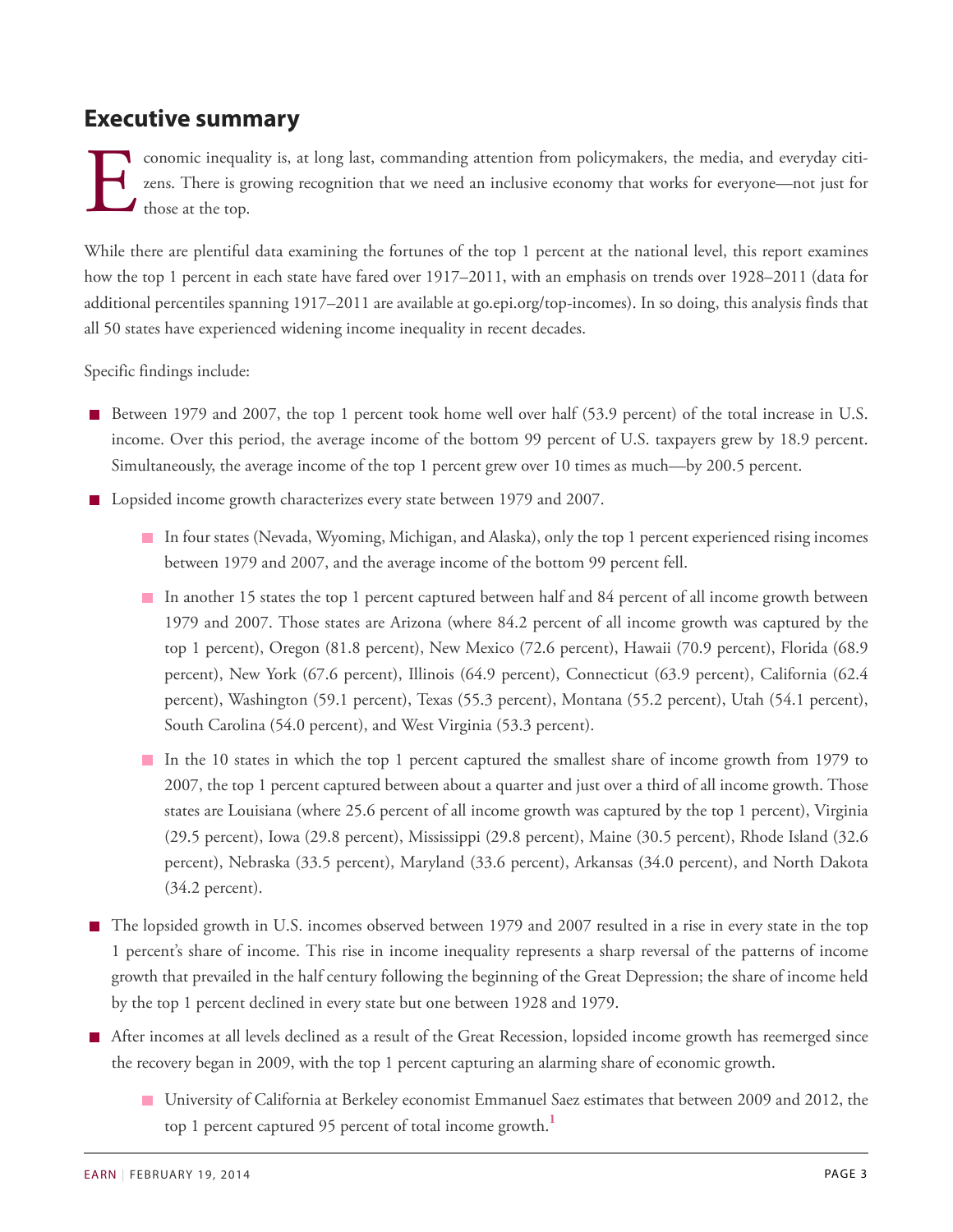- Data for individual states (available only through 2011) show that rising inequality has again become a pervasive trend: Between 2009 and 2011, in 33 states the top 1 percent captured between half and all income growth.
	- The states in which all income growth between 2009 and 2011 accrued to the top 1 percent include Colorado, Illinois, Florida, Arizona, Oregon, Arkansas, Maryland, Massachusetts, New Jersey, California, Connecticut, Tennessee, New York, Ohio, Georgia, Vermont, Pennsylvania, Nevada, South Carolina, Alabama, Idaho, North Carolina, Missouri, Washington, Rhode Island, and Virginia.
	- The remaining states in which the top 1 percent captured half or more of income growth between 2009 and 2011 include Kansas (where 91.2 percent of all income growth was captured by the top 1 percent), Michigan (91.0 percent), New Hampshire (83.3 percent), Indiana (75.6 percent), Texas (74.4 percent), Wisconsin (70.5 percent), and Maine (60.0 percent).

Focusing on inequality in 2011, the most recent year for which state data are available, New York and Connecticut had the largest gaps between the average incomes of the top 1 percent and the average incomes of the bottom 99 percent. In both states the top 1 percent earn average incomes roughly 40 times those of the bottom 99 percent. This reflects in part the relative concentration of the financial sector in and beyond the New York City metropolitan area.

- The next eight states with the largest gaps between the top 1 percent and bottom 99 percent in 2011 are Florida (where the top 1 percent earned 32.2 times as much as the bottom 99 percent, on average), Massachusetts (30.2), Nevada (29.5), Wyoming (27.6), California (26.8), Texas (26.3), Illinois (24.5), and New Jersey (23.9).
- Even in the 10 states with the smallest gaps between the top 1 percent and bottom 99 percent in 2011, the top 1 percent earned between about 12 and 17 times the income of the bottom 99 percent. Those states include Kentucky (where the top 1 percent earned 16.7 times as much as the bottom 99 percent, on average), Idaho (16.3), Delaware (16.2), New Mexico (15.6), Nebraska (15.5), Mississippi (15.2), Maine (14.9), Iowa (13.7), Alaska (13.5), and Hawaii (12.1).

# <span id="page-3-0"></span>**Introduction**

In 2012, the Economic Policy Institute and the Center on Budget and Policy Priorities jointly released *[Pulling](http://www.epi.org/publication/pulling-apart-2012/) Apart*, a report on the growth of income in the top, middle, and bottom fifths of households in the United States and each state (McNichol et al. 2012). That report also included information on the incomes of the top 5 percent of earners.

*[Pulling](http://www.epi.org/publication/pulling-apart-2012/) Apart* found that, based on the most recent data available, the richest 5 percent of U.S. households had an average income 13 times higher than the poorest 20 percent of households.

As its authors note, the Census data source relied on by *[Pulling](http://www.epi.org/publication/pulling-apart-2012/) Apart* does not permit analysis of trends in the top 1 percent of households at the state level. In addition to sample sizes being too small in some states (even when data are pooled across multiple years), Census data do not permit analysis of trends for the top 1 percent because these data are "top coded": above a certain threshold, the highest incomes are not recorded at the actual income level reported to Cen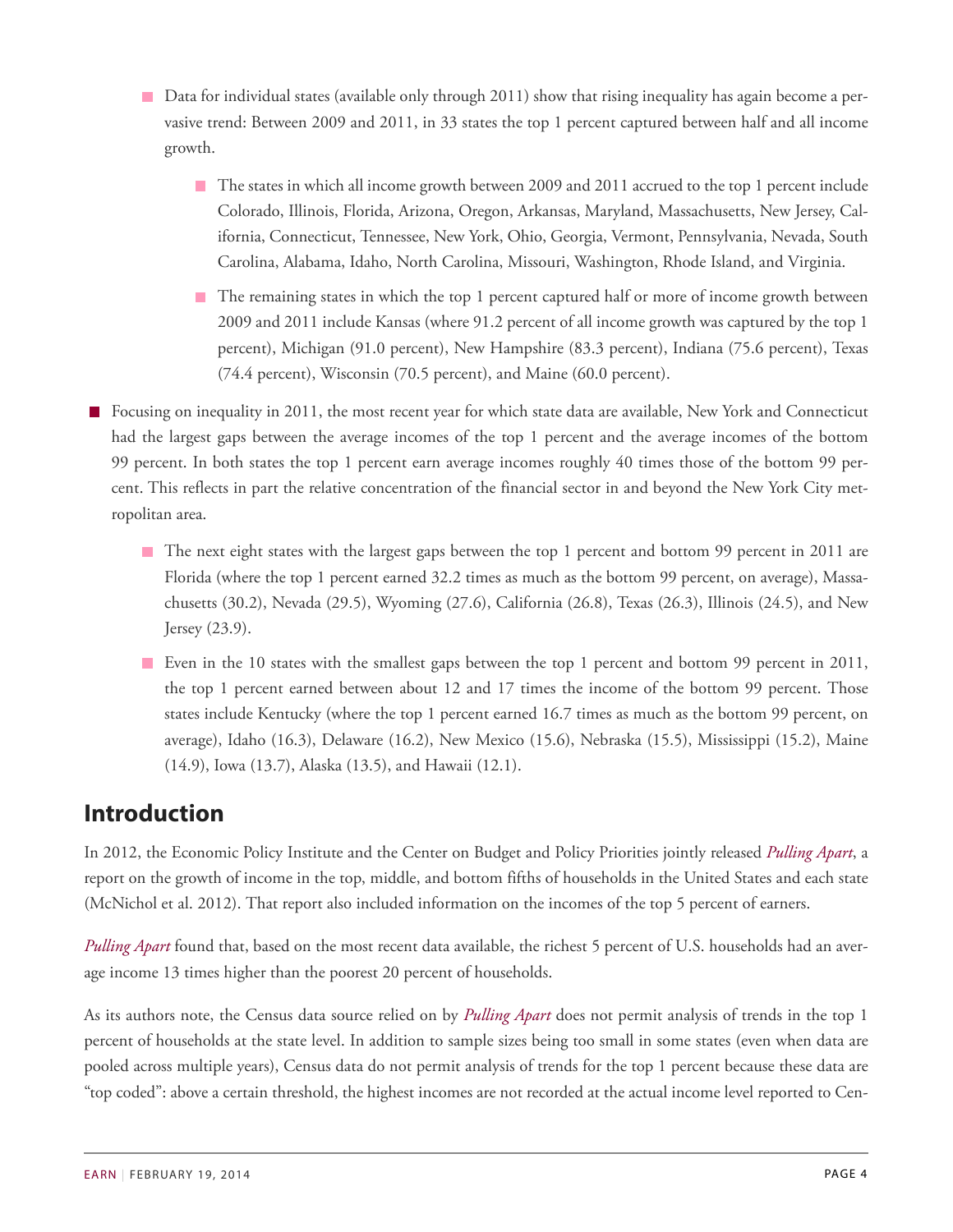sus survey takers. Instead, they are reported at a specified top income. Top coding is used to ensure that small numbers of *erroneous* outliers do not distort Census data.

The present report *does* permit analysis of state-level trends among the top 1 percent of earners. It uses the same methodology employed by Thomas Piketty and Emmanuel Saez (2003) to generate their widely cited findings on the incomes of the top 1 percent in the United States as a whole. This methodology relies on tax data reported by the Internal Revenue Service for each of the 50 states plus the District of Columbia (see the methodological appendix for more details on the construction of our estimates).

Piketty and Saez's (2003) groundbreaking work, now more than a decade old, increased attention to the body of work compiled since the 1980s documenting rising inequality in the United States. Their work helped inspire the Occupy Wall Street movement of 2011 and continues to resonate in public protests, most recently in the wave of fast-food strikes (Jaffe 2012). Growing public concern over rising inequality has also reinvigorated academic debates about whether inequality matters at all (Mankiw 2013) and about the role of finance and top executives in driving the growth of inequality (Bivens and Mishel 2013), and has spurred interest in the impact of rising top incomes on the number of Americans who actually experience a "rags to riches" story over their lifetime (Corak 2013).

<span id="page-4-1"></span>Applying Piketty and Saez's methods to state-level data provides insight into the rise of incomes among the top 1 percent within each state (a population that significantly overlaps, but is not the same as, the national top 1 percent).<sup>[2](#page-27-2)</sup> This analysis can shed light on the degree to which the growth in income inequality is a widely experienced phenomenon across the individual states.

<span id="page-4-2"></span>Before we begin our analysis of state data, it is useful to briefly summarize Piketty and Saez's updated (2012) findings with respect to U.S. income inequality overall, focusing specifically on the share of income earned by the top 1 percent of taxpayers. They find the share of income captured by the top 1 percent climbed from 9.9 percent in 1979 to 23.5 percent in 2007.**[3](#page-27-3)** The share of income earned by the top 1 percent in 2007 on the eve of the Great Recession was just shy of 23.9 percent, the peak in the top 1 percent income share reached in 1928, the year before the start of the Great Depression. Although the Great Recession reduced the incomes of the top 1 percent, their income growth once again outpaced the growth of incomes among the bottom 99 percent starting in 2010. By 2012, the most recent year for which national-level data are available, the top 1 percent earned 22.5 percent of all income in the United States. In the next section we present data unique to this study that replicates Piketty and Saez's method for each of the 50 states plus the District of Columbia.

# <span id="page-4-0"></span>**Lopsided income growth from 1979 to 2007**

We begin our analysis with an examination of trends in income growth overall, among the top 1 percent and the bottom 99 percent from 1979 to 2007. Our analysis starts in 1979 because it is both a business cycle peak and a widely acknowledged beginning point for a period of rising inequality in the United States. We end this analysis in 2007 as it is the most recent business cycle peak (in a later section we will examine trends in top incomes since the end of the Great Recession in 2009).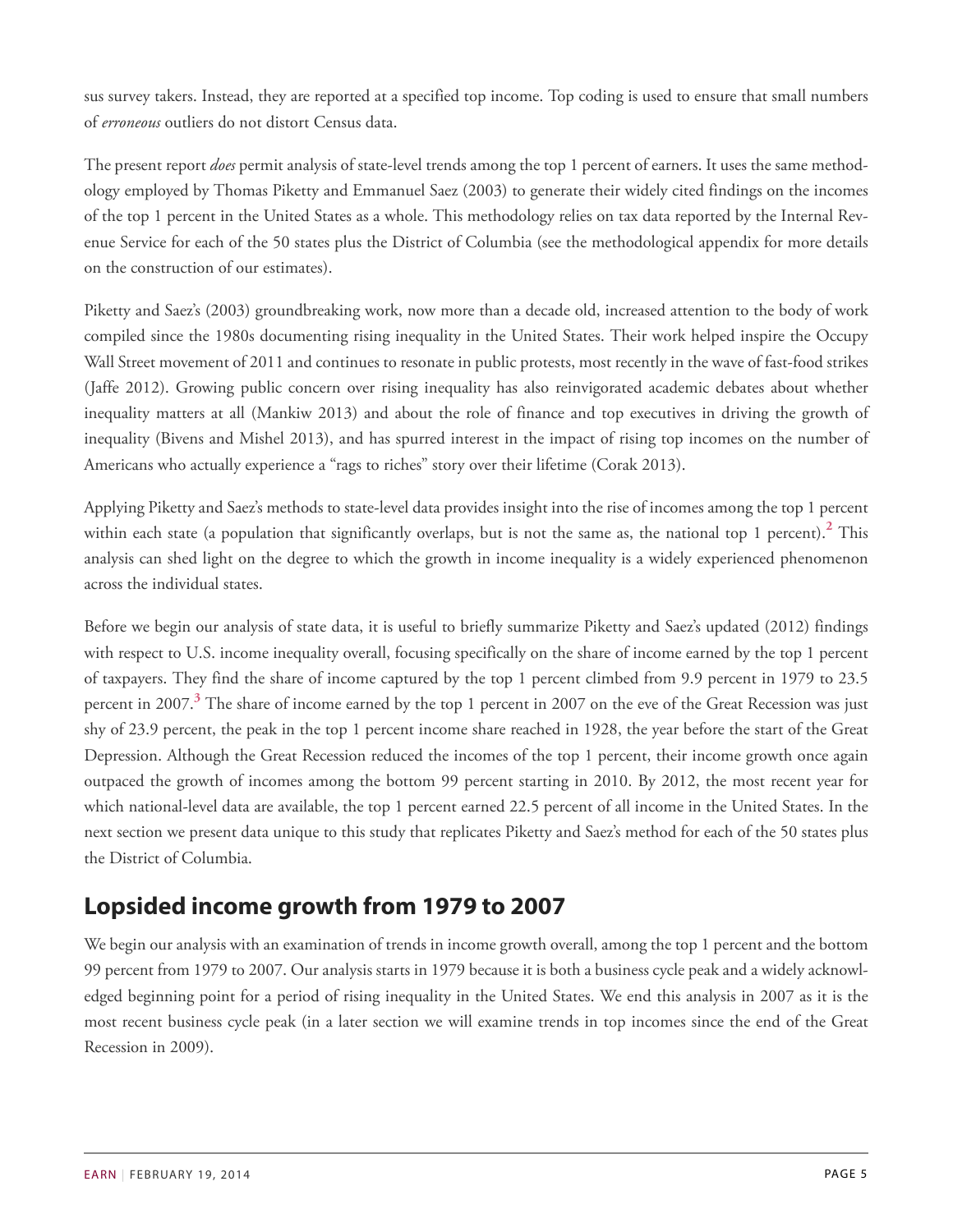The average inflation-adjusted income of the bottom 99 percent of taxpayers grew by 18.9 percent between 1979 and 2007. Over the same period, the average income of the top 1 percent of taxpayers grew by 200.5 percent. This lopsided income growth means that the top 1 percent of taxpayers captured 53.9 percent of all income growth over the period.

**Table 1** presents these similar estimates for the 50 states and the District of Columbia (the data in the table are sorted by the amount of income growth experienced by the top 1 percent). It shows that:

- In four states (Nevada, Wyoming, Michigan, and Alaska), only the top 1 percent experienced rising incomes between 1979 and 2007.
- In another 15 states, the top 1 percent captured between half and 84 percent of all income growth from 1979 to 2007. Those states are Arizona (where 84.2 percent of all income growth was captured by the top 1 percent), Oregon (81.8 percent), New Mexico (72.6 percent), Hawaii (70.9 percent), Florida (68.9 percent), New York (67.6 percent), Illinois (64.9 percent), Connecticut (63.9 percent), California (62.4 percent), Washington (59.1 percent), Texas (55.3 percent), Montana (55.2 percent), Utah (54.1 percent), South Carolina (54.0 percent), and West Virginia (53.3 percent).
- $\blacksquare$  The lowest shares of income captured by the top 1 percent between 1979 and 2007 are in Louisiana (25.6 percent), Virginia (29.5 percent), Iowa (29.8 percent), Mississippi (29.8 percent), Maine (30.5 percent), Rhode Island (32.6 percent), Nebraska (33.5 percent), Maryland (33.6 percent), Arkansas (34.0 percent), and North Dakota (34.2 percent).

### <span id="page-5-0"></span>**Inequality back at levels not seen since the late 1920s**

This lopsided income growth means that income inequality has risen in recent decades. **Figure A** presents the share of all income (including capital gains income) held by the top 1 percent of taxpayers between 1917 and 2011 for the United States and by region. As Figure A makes clear, income inequality reached a peak in 1928 before declining rapidly in the 1930s and 1940s and then more gradually until the late 1970s. The 1940s to the late 1970s, while by no means a golden age (as evidenced, for example, by the perpetuation of gender, ethnic, and racial discrimination in the job market), was a period in which workers from the lowest-paid wage earner to the highest-paid CEO experienced similar growth in incomes. This was a period in which "a rising tide" really did lift all boats. This underscores that there is nothing inevitable about top incomes growing faster than other incomes, as has occurred since the late 1970s. The unequal income growth since the late 1970s has brought the top 1 percent income share in the United States to near its 1928 peak.

The patterns of income growth over time in individual states reflect in broad terms the national pattern. **Table 2** presents three snapshots of the income share of the top 1 percent in each state and the District of Columbia: in 1928, 1979, and 2007. We chose 2007 rather than 2011 because it is the recent peak in the share of income flowing to the top 1 percent. (In the next section, we will explore more recent trends in the growth in incomes.) Table 2 shows that:

- <span id="page-5-1"></span>Between 1928 and 1979, in 49 states plus the District of Columbia, the share of income held by the top 1 percent declined, following the national pattern.**[4](#page-27-4)**
- **From 1979 to 2007 the share of income held by the top 1 percent increased in every state and the District of** Columbia.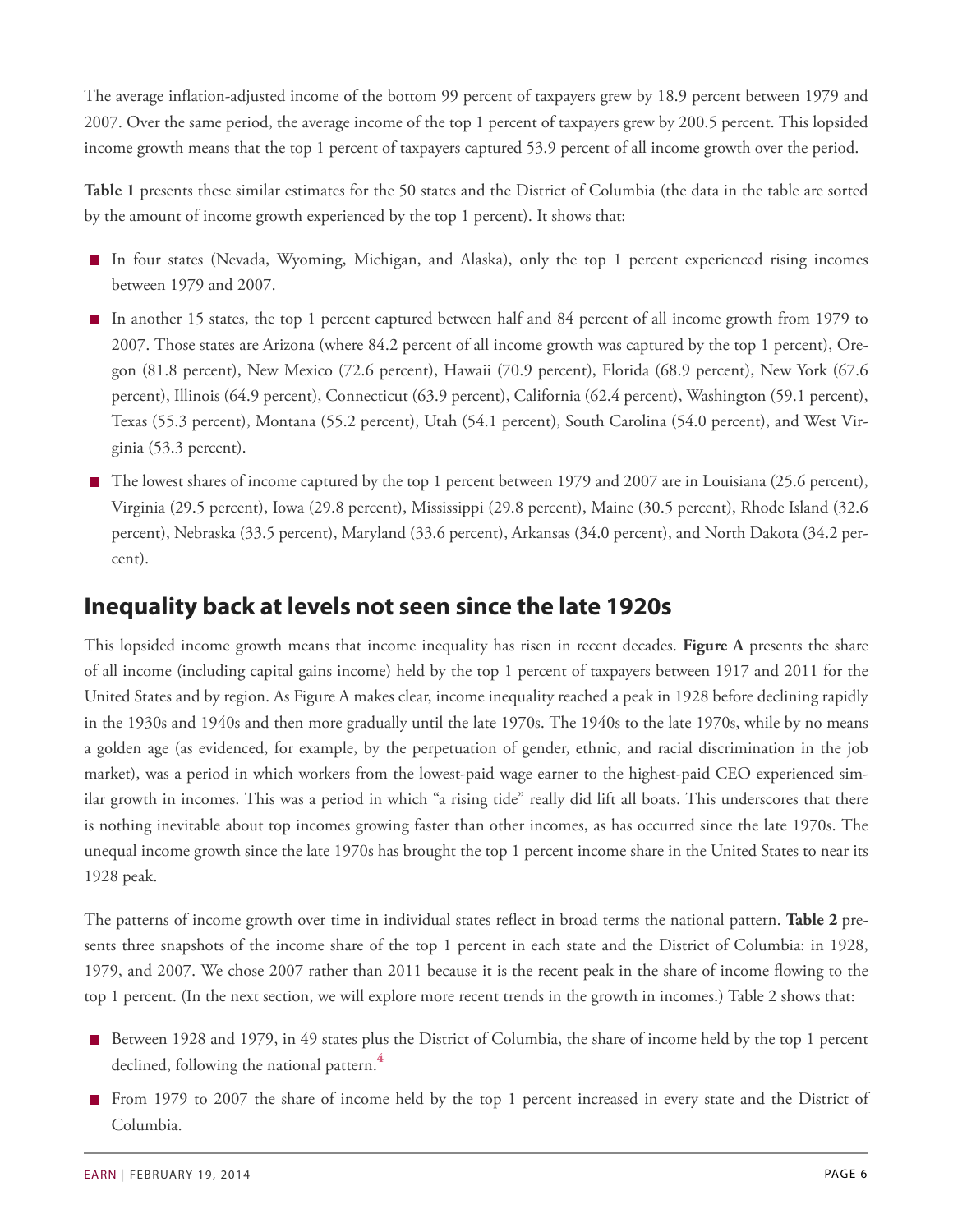#### **TABLE 1**

#### **Income growth from 1979 to 2007, overall and for the top 1% and bottom 99%, U.S. and by state and region**

| Rank (by<br>top<br>1% income<br>growth) | State/region   | Overall | Top 1% | <b>Bottom 99%</b> | Share of total growth<br>(or loss) captured by<br>top $1%$ |
|-----------------------------------------|----------------|---------|--------|-------------------|------------------------------------------------------------|
| $\mathbf{1}$                            | Connecticut    | 72.6%   | 414.6% | 29.5%             | 63.9%                                                      |
| 2                                       | Massachusetts  | 82.1%   | 366.0% | 51.7%             | 43.1%                                                      |
| 3                                       | New York       | 60.5%   | 355.1% | 22.2%             | 67.6%                                                      |
| 4                                       | Wyoming        | 31.5%   | 354.3% | $-0.8%$           | 102.3%                                                     |
| 5                                       | New Jersey     | 62.6%   | 264.7% | 41.3%             | 40.3%                                                      |
| 6                                       | Washington     | 31.2%   | 222.3% | 13.9%             | 59.1%                                                      |
| 7                                       | Florida        | 38.8%   | 218.8% | 13.8%             | 68.9%                                                      |
| 8                                       | Vermont        | 42.4%   | 217.0% | 27.8%             | 39.5%                                                      |
| 9                                       | South Dakota   | 44.8%   | 216.0% | 30.5%             | 37.2%                                                      |
| 10                                      | New Hampshire  | 53.2%   | 215.9% | 37.6%             | 35.5%                                                      |
| 11                                      | Utah           | 31.0%   | 214.9% | 15.4%             | 54.1%                                                      |
| 12                                      | Virginia       | 58.2%   | 214.8% | 44.6%             | 29.5%                                                      |
| 13                                      | Illinois       | 31.4%   | 211.6% | 12.2%             | 64.9%                                                      |
| 14                                      | Maryland       | 51.0%   | 202.1% | 37.0%             | 33.6%                                                      |
| 15                                      | Colorado       | 37.4%   | 200.8% | 21.2%             | 48.3%                                                      |
| 16                                      | Idaho          | 30.1%   | 197.6% | 16.3%             | 49.9%                                                      |
| 17                                      | California     | 31.5%   | 191.8% | 13.2%             | 62.4%                                                      |
| 18                                      | Pennsylvania   | 40.0%   | 184.9% | 25.2%             | 42.8%                                                      |
| 19                                      | Tennessee      | 35.3%   | 178.0% | 20.2%             | 48.4%                                                      |
| 20                                      | Minnesota      | 44.4%   | 175.9% | 30.9%             | 36.8%                                                      |
| 21                                      | North Carolina | 44.8%   | 172.0% | 32.1%             | 34.8%                                                      |
| 22                                      | Georgia        | 37.5%   | 170.9% | 23.5%             | 43.3%                                                      |
| 23                                      | Rhode Island   | 53.8%   | 170.3% | 40.4%             | 32.6%                                                      |
| 24                                      | Nevada         | 8.6%    | 164.0% | $-11.6%$          | 218.5%                                                     |
| 25                                      | South Carolina | 25.4%   | 163.5% | 12.8%             | 54.0%                                                      |
| 26                                      | Nebraska       | 43.5%   | 160.3% | 31.8%             | 33.5%                                                      |
| 27                                      | Alabama        | 33.7%   | 158.8% | 20.5%             | 44.9%                                                      |
| 28                                      | Arizona        | 17.0%   | 157.8% | 3.0%              | 84.2%                                                      |
| 29                                      | Wisconsin      | 28.5%   | 150.4% | 17.4%             | 44.0%                                                      |
| 30                                      | Oklahoma       | 33.9%   | 149.6% | 20.3%             | 46.6%                                                      |
| 31                                      | Maine          | 39.9%   | 149.4% | 30.2%             | 30.5%                                                      |
| 32                                      | North Dakota   | 33.7%   | 147.8% | 24.0%             | 34.2%                                                      |
| 33                                      | Montana        | 22.3%   | 146.8% | 10.9%             | 55.2%                                                      |
| 34                                      | Missouri       | 31.9%   | 140.5% | 20.3%             | 42.5%                                                      |
| 35                                      | Kansas         | 37.0%   | 132.3% | 26.6%             | 35.0%                                                      |
| 36                                      | Oregon         | 13.5%   | 127.2% | 2.7%              | 81.8%                                                      |
|                                         |                |         |        |                   |                                                            |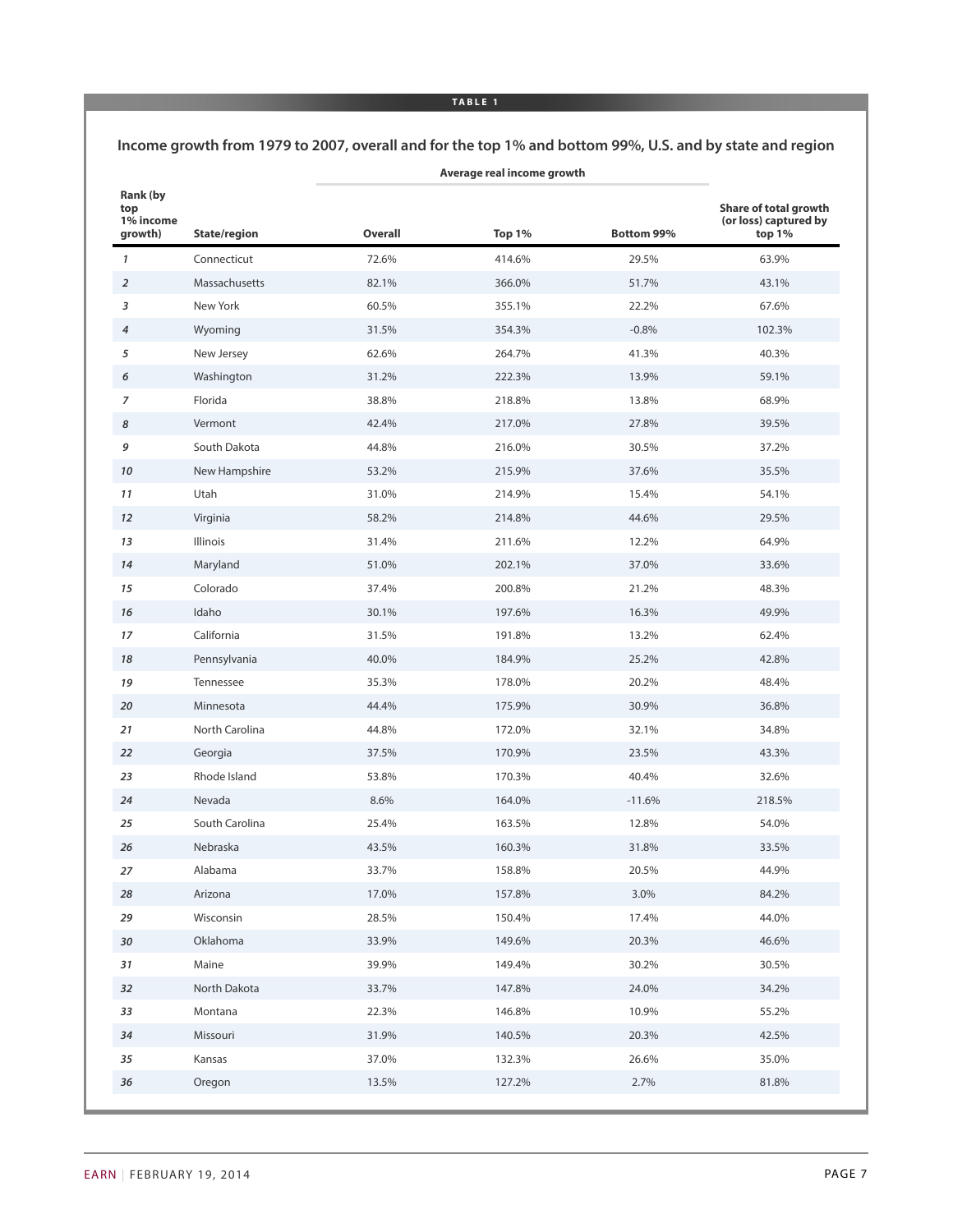|                                         |                             |                            | <b>TABLE 1 (CONTINUED)</b> |            |                                                          |
|-----------------------------------------|-----------------------------|----------------------------|----------------------------|------------|----------------------------------------------------------|
|                                         |                             | Average real income growth |                            |            |                                                          |
| Rank (by<br>top<br>1% income<br>growth) | State/region                | <b>Overall</b>             | Top 1%                     | Bottom 99% | Share of total growth<br>(or loss) captured by<br>top 1% |
| 37                                      | Texas                       | 26.6%                      | 124.1%                     | 13.5%      | 55.3%                                                    |
| 38                                      | Delaware                    | 31.5%                      | 122.6%                     | 21.2%      | 39.7%                                                    |
| 39                                      | Arkansas                    | 35.0%                      | 121.6%                     | 25.6%      | 34.0%                                                    |
| 40                                      | New Mexico                  | 14.0%                      | 119.3%                     | 4.2%       | 72.6%                                                    |
| 41                                      | Alaska                      | $-10.3%$                   | 118.6%                     | $-17.5%$   | Ŧ                                                        |
| 42                                      | Hawaii                      | 12.4%                      | 118.0%                     | 3.9%       | 70.9%                                                    |
| 43                                      | Indiana                     | 21.4%                      | 115.3%                     | 12.6%      | 46.5%                                                    |
| 44                                      | Ohio                        | 20.4%                      | 111.2%                     | 11.3%      | 49.4%                                                    |
| 45                                      | lowa                        | 30.9%                      | 110.5%                     | 23.7%      | 29.8%                                                    |
| 46                                      | Kentucky                    | 19.9%                      | 105.1%                     | 11.2%      | 48.8%                                                    |
| 47                                      | Michigan                    | 8.9%                       | 100.0%                     | $-0.2%$    | 101.7%                                                   |
| 48                                      | Mississippi                 | 31.8%                      | 93.4%                      | 24.8%      | 29.8%                                                    |
| 49                                      | Louisiana                   | 35.4%                      | 84.6%                      | 29.5%      | 25.6%                                                    |
| 50                                      | West Virginia               | 12.9%                      | 74.1%                      | 6.6%       | 53.3%                                                    |
| $6*$                                    | <b>District of Columbia</b> | 88.1%                      | 239.4%                     | 65.8%      | 34.8%                                                    |
|                                         | <b>United States</b>        | 36.9%                      | 200.5%                     | 18.9%      | 53.9%                                                    |
|                                         | Northeast                   | 59.0%                      | 301.2%                     | 31.0%      | 52.9%                                                    |
|                                         | Midwest                     | 26.5%                      | 147.1%                     | 14.4%      | 50.7%                                                    |
|                                         | South                       | 37.6%                      | 167.5%                     | 22.6%      | 46.1%                                                    |
|                                         | West                        | 27.3%                      | 186.2%                     | 10.5%      | 65.2%                                                    |

\* Rank of the District of Columbia if it were ranked with the 50 states

Ŧ Only the incomes of the top 1% grew over this period.

**Note:** Data are for tax units.

**Source:** Authors' analysis of state-level tax data from Sommeiller (2006) extended to 2007 using state-level data from the Internal Revenue Service SOI Tax Stats (various years), and Piketty and Saez (2012)

The 10 states with the biggest jumps (at least 11.8 percentage points) in the top 1 percent share from 1979 to 2007 include four states with large financial services sectors (New York, Connecticut, New Jersey, and Illinois), three with large information technology sectors (Massachusetts, California, and Washington), one state with a large energy industry (Wyoming), one with a large gaming industry (Nevada), and Florida, a state in which many wealthy individuals retire. In 18 of the other 40 states, the increase in the top 1 percent share is between 8.5 and 11.0 percentage points. In the remaining 22 states, the increase ranges between 3.9 and 8.0 percentage points.

### <span id="page-7-0"></span>**The unequal growth of incomes resumed in the economic recovery**

<span id="page-7-1"></span>In the first two years of economic recovery (2009 to 2011) following the end of the Great Recession, the average income of the bottom 99 percent in the United States actually fell (by 0.7 percent). In contrast, the average income of the top 1 percent climbed 11.5 percent. In sum, only the top 1 percent gained as the economy recovered.**[5](#page-27-5)**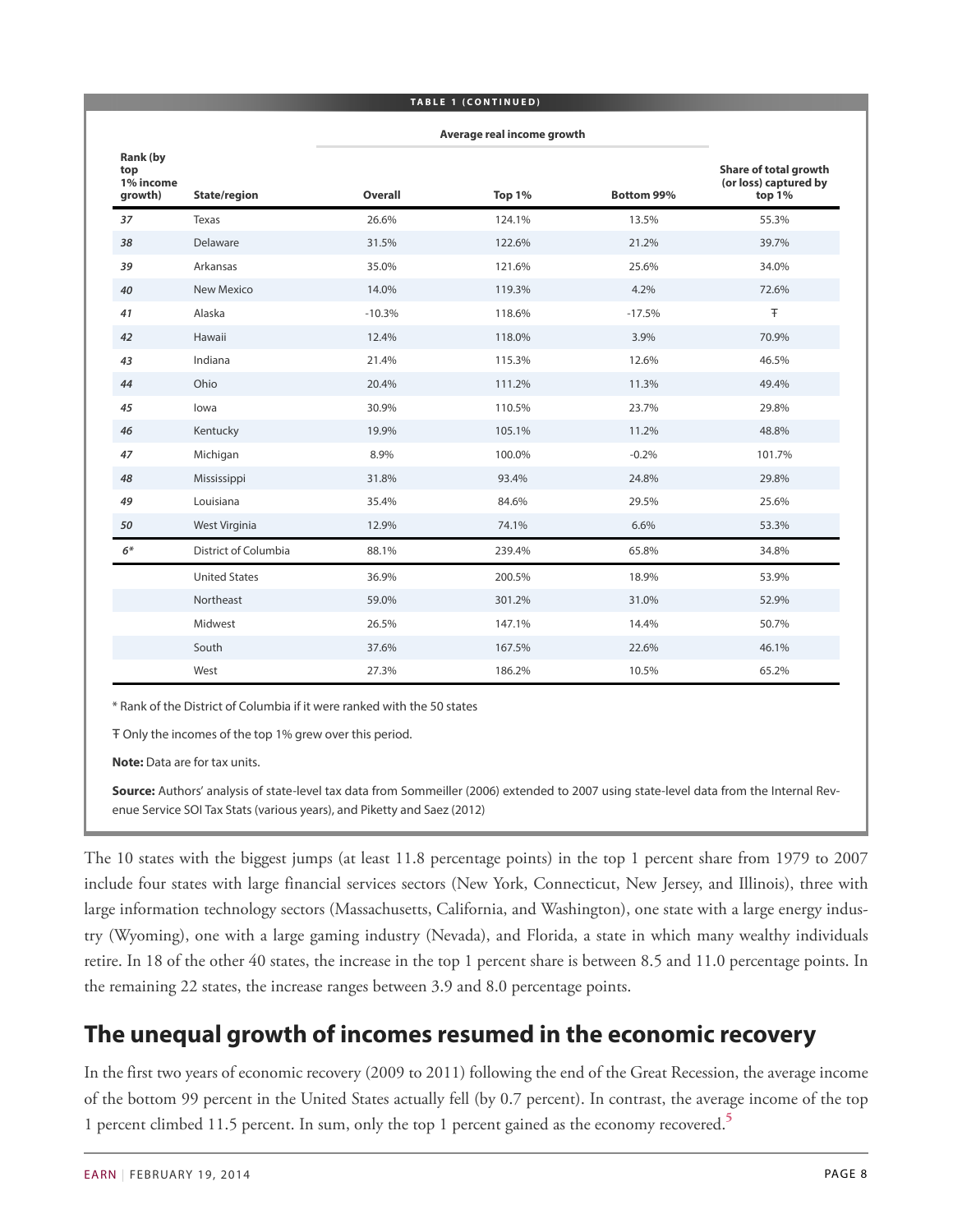#### FIGURE A VIEW INTERACTIVE *on epi.org*



**The share of all income held by the top 1%, United States and by region, 1917–2011**

Note: Data are for tax units. Tax data from 1983 to 1985 were unavailable, hence the gap in regional figures. Income includes capital gains income. *1928* 23.9 26.3 20.6 20.4 18.8

**Source:** Authors' analysis of state-level tax data from Sommeiller (2006) extended to 2011 using state-level data from the Internal Rev-*1929* 22.4 27.4 18.1 17.4 16.1 enue Service SOI Tax Stats (various years), and Piketty and Saez (2012)

ECONOMIC POLICY INSTITUTE

As illustrated in **Table 3**, among the individual states between 2009 and 2011, we find:

In 33 states the top 1 percent captured between half and all income growth.

*1931* 15.5 15.8 13.9 14.9 12.6

*1947* 12.0 12.4 10.9 11.8 10.3

- **In** 17 states the incomes of the top 1 percent grew and the incomes of the bottom 99 percent fell, but top 1 percent incomes rose enough to generate an overall increase in average incomes (in other words, for 100 percent of taxpayers). Thus, in these states the top 1 percent captured more than 100 percent of the overall increase in income. These 17 states are Colorado, Illinois, Florida, Arizona, Oregon, Arkansas, Maryland, Massachusetts, New Jersey, California, Connecticut, Tennessee, New York, Ohio, Georgia, Vermont, and *1939* 16.2 16.0 14.7 16.4 13.0 Pennsylvania. *1940* 16.5 16.1 15.3 16.8 13.1
- In nine states, top 1 percent incomes grew and bottom 99 percent incomes fell, but overall average incomes (in other words, for 100 percent of taxpayers) fell. These states are Nevada, South Carolina, Alabama, Idaho, North Carolina, Missouri, Washington, Rhode Island, and Virginia. (In these states, the top 1 percent share of the overall increase in income is not a meaningful number, since the overall change in income was a negative number.)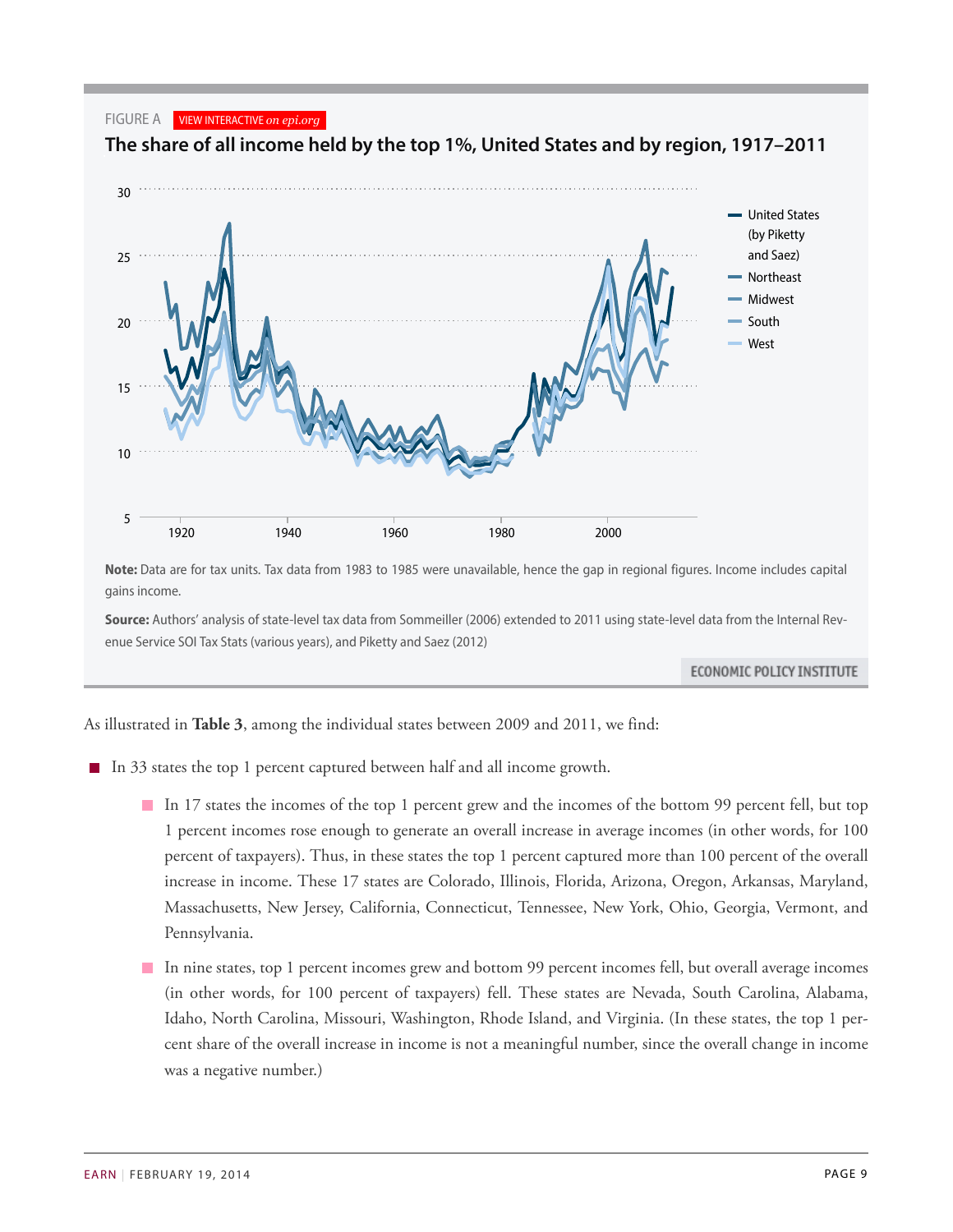#### **TABLE 2**

#### **Top 1% share of all income, U.S. and by state and region, 1928, 1979, 2007**

**Change in income share of the top 1%**

|                                              |                 |       |       |       |           | (percentage points) |
|----------------------------------------------|-----------------|-------|-------|-------|-----------|---------------------|
| Rank (by<br>change in<br>share<br>1979-2007) | State/region    | 1928  | 1979  | 2007  | 1928-1979 | 1979-2007           |
| $\mathbf{1}$                                 | Wyoming         | 12.2% | 9.1%  | 31.4% | $-3.1$    | 22.3                |
| $\overline{2}$                               | Connecticut     | 23.6% | 11.2% | 33.4% | $-12.5$   | 22.2                |
| 3                                            | New York        | 29.4% | 11.5% | 32.6% | $-17.9$   | 21.1                |
| 4                                            | Nevada          | 17.8% | 11.5% | 28.0% | $-6.3$    | 16.5                |
| 5                                            | Florida         | 22.2% | 12.2% | 28.1% | $-10.0$   | 15.9                |
| 6                                            | Massachusetts   | 24.2% | 9.7%  | 24.8% | $-14.5$   | 15.1                |
| $\overline{7}$                               | <b>Illinois</b> | 22.5% | 9.6%  | 22.8% | $-12.9$   | 13.2                |
| 8                                            | California      | 20.0% | 10.2% | 22.7% | $-9.7$    | 12.5                |
| 9                                            | Washington      | 14.9% | 8.3%  | 20.4% | $-6.6$    | 12.1                |
| 10                                           | New Jersey      | 22.9% | 9.5%  | 21.4% | $-13.4$   | 11.8                |
| 11                                           | Utah            | 16.0% | 7.8%  | 18.8% | $-8.2$    | 11.0                |
| 12                                           | Arizona         | 17.5% | 9.1%  | 20.0% | $-8.4$    | 10.9                |
| 13                                           | Colorado        | 19.3% | 9.0%  | 19.7% | $-10.3$   | 10.7                |
| 14                                           | Tennessee       | 20.6% | 9.6%  | 19.7% | $-11.0$   | 10.1                |
| 15                                           | Idaho           | 10.1% | 7.6%  | 17.4% | $-2.5$    | 9.8                 |
| 16                                           | Pennsylvania    | 22.0% | 9.3%  | 18.9% | $-12.8$   | 9.6                 |
| 17                                           | Vermont         | 17.5% | 7.7%  | 17.2% | $-9.8$    | 9.5                 |
| 18                                           | New Hampshire   | 18.9% | 8.8%  | 18.0% | $-10.1$   | 9.3                 |
| 19                                           | South Carolina  | 14.9% | 8.4%  | 17.6% | $-6.5$    | 9.2                 |
| 20                                           | Georgia         | 20.3% | 9.5%  | 18.7% | $-10.8$   | 9.2                 |
| 21                                           | Texas           | 18.7% | 11.9% | 21.0% | $-6.8$    | 9.1                 |
| 22                                           | South Dakota    | 12.6% | 7.7%  | 16.9% | $-4.9$    | 9.1                 |
| 23                                           | Oklahoma        | 19.6% | 10.6% | 19.7% | $-9.1$    | 9.1                 |
| 24                                           | Alabama         | 17.6% | 9.5%  | 18.5% | $-8.0$    | 8.9                 |
| 25                                           | Oregon          | 15.1% | 8.7%  | 17.3% | $-6.5$    | 8.7                 |
| 26                                           | Montana         | 15.6% | 8.4%  | 16.9% | $-7.2$    | 8.5                 |
| 27                                           | Maryland        | 26.4% | 8.5%  | 17.0% | $-17.9$   | 8.5                 |
| 28                                           | Minnesota       | 19.7% | 9.3%  | 17.8% | $-10.4$   | $\!8.5\!$           |
| 29                                           | North Carolina  | 16.7% | 9.1%  | 17.0% | $-7.7$    | 8.0                 |
| 30                                           | Missouri        | 21.4% | 9.6%  | 17.6% | $-11.8$   | 7.9                 |
| 31                                           | Wisconsin       | 16.8% | 8.3%  | 16.2% | $-8.5$    | 7.9                 |
| 32                                           | Virginia        | 18.7% | 8.0%  | 15.9% | $-10.7$   | 7.9                 |
| 33                                           | New Mexico      | 17.1% | 8.5%  | 16.4% | $-8.6$    | 7.9                 |
| 34                                           | Rhode Island    | 23.6% | 10.3% | 18.1% | $-13.3$   | $7.8\,$             |
| 35                                           | Alaska          | 5.2%  | 5.3%  | 12.8% | 0.1       | 7.6                 |
| 36                                           | Michigan        | 20.9% | 9.0%  | 16.5% | $-11.9$   | 7.5                 |
|                                              |                 |       |       |       |           |                     |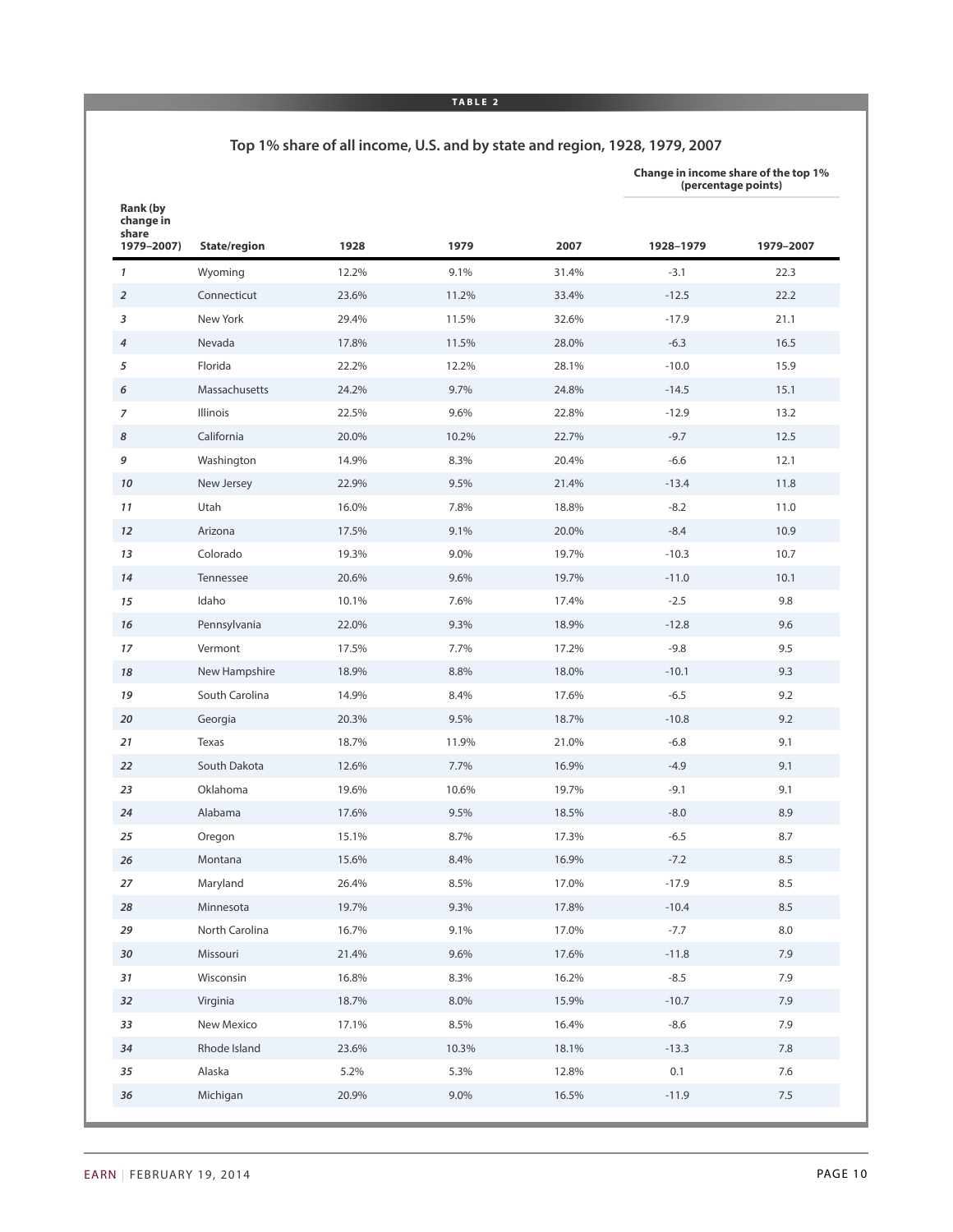#### **TABLE 2 ( C ONTINUED )**

**Change in income share of the top 1% (percentage points)**

| Rank (by<br>change in<br>share |                         |       |       |       |           |           |
|--------------------------------|-------------------------|-------|-------|-------|-----------|-----------|
| 1979-2007)                     | State/region            | 1928  | 1979  | 2007  | 1928-1979 | 1979-2007 |
| 37                             | Nebraska                | 14.9% | 9.1%  | 16.5% | $-5.8$    | 7.4       |
| 38                             | Delaware                | 45.0% | 10.2% | 17.3% | $-34.8$   | 7.1       |
| 39                             | Hawaii                  | 21.0% | 7.5%  | 14.5% | $-13.5$   | 7.0       |
| 40                             | Ohio                    | 21.2% | 9.0%  | 15.9% | $-12.1$   | 6.8       |
| 41                             | Kansas                  | 15.7% | 9.8%  | 16.6% | $-5.9$    | 6.8       |
| 42                             | Indiana                 | 17.1% | 8.6%  | 15.3% | $-8.5$    | 6.7       |
| 43                             | North Dakota            | 12.8% | 7.8%  | 14.4% | $-5.1$    | 6.6       |
| 44                             | Kentucky                | 19.4% | 9.2%  | 15.8% | $-10.1$   | 6.6       |
| 45                             | Maine                   | 20.5% | 8.1%  | 14.5% | $-12.4$   | 6.4       |
| 46                             | Arkansas                | 14.0% | 9.8%  | 16.1% | $-4.2$    | 6.3       |
| 47                             | lowa                    | 16.0% | 8.3%  | 13.4% | $-7.7$    | 5.1       |
| 48                             | West Virginia           | 16.5% | 9.2%  | 14.3% | $-7.2$    | 5.0       |
| 49                             | Mississippi             | 13.7% | 10.1% | 14.9% | $-3.5$    | 4.7       |
| 50                             | Louisiana               | 18.3% | 10.7% | 14.6% | $-7.6$    | 3.9       |
| $14*$                          | District of<br>Columbia | 24.1% | 12.8% | 23.1% | $-11.3$   | 10.3      |
|                                | <b>United States</b>    | 23.4% | 9.9%  | 21.8% | $-13.4$   | 11.8      |
|                                | Northeast               | 26.3% | 10.3% | 26.1% | $-16.0$   | 15.8      |
|                                | West                    | 18.8% | 9.6%  | 21.5% | $-9.2$    | 11.9      |
|                                | South                   | 20.4% | 10.4% | 20.1% | $-10.0$   | 9.8       |
|                                | Midwest                 | 20.6% | 9.1%  | 17.8% | $-11.5$   | 8.7       |

\* Rank of the District of Columbia if it were ranked with the 50 states

**Note:** Data are for tax units.

**Source:** Authors' analysis of state-level tax data from Sommeiller (2006) extended to 2007 using state-level data from the Internal Revenue Service SOI Tax Stats (various years), and Piketty and Saez (2012)

- The remaining seven states in which the top 1 percent captured half or more of income growth include Kansas (where 91.2 percent of all income growth was captured by the top 1 percent), Michigan (91.0 percent), New Hampshire (83.3 percent), Indiana (75.6 percent), Texas (74.4 percent), Wisconsin (70.5 percent), and Maine (60.0 percent).
- In nine states, both top 1 percent and bottom 99 percent incomes rose, and the top 1 percent captured between zero and half of all income growth. Those states are Kentucky (where 48.7 percent of all income growth was captured by the top 1 percent), Wyoming (40.5 percent), North Dakota (38.9 percent), Minnesota (37.6 percent), Oklahoma (29.6 percent), Iowa (24.6 percent), Nebraska (23.3 percent), South Dakota (16.8 percent), and West Virginia (15.3 percent).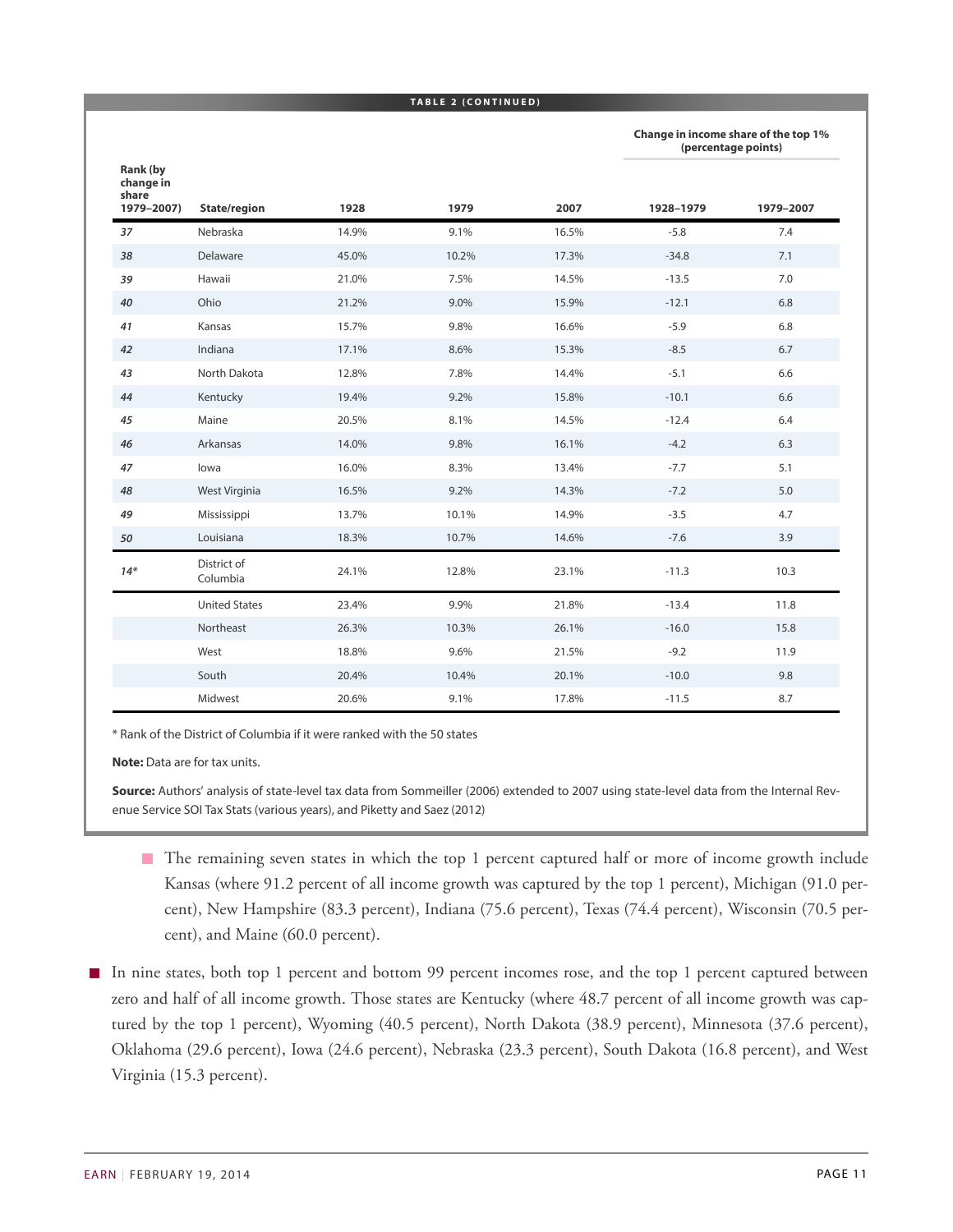- In five states (New Mexico, Montana, Hawaii, Louisiana, and Alaska), the incomes of the top 1 percent declined as the average income of the bottom 99 percent grew.
- In Delaware, Utah, and Mississippi, the incomes of both the top 1 percent and the bottom 99 percent declined.

# <span id="page-11-0"></span>**Income inequality across the states in 2011**

**Table 4** presents data by state for 2011 on the average income of the top 1 percent of taxpayers, the average income of the bottom 99 percent, and the ratio of these values. According to estimates by University of California at Berkeley economist Emmanuel Saez, in the United States as a whole, on average the top 1 percent of taxpayers earned 24 times as much income as the bottom 99 percent in 2011. His latest estimates, released in August 2013, put that ratio in 2012 at 28.7-to-1 (Piketty and Saez 2012).**[6](#page-27-6)**

<span id="page-11-2"></span>According to state-level data, available only through 2011, the largest gaps between the top 1 percent and the bottom 99 percent are in Connecticut and New York. In both states the top 1 percent in 2011 earned on average over 40 times the income of the bottom 99 percent of taxpayers. This reflects in part the relative concentration of the financial sector in the greater New York City metropolitan area.

After New York and Connecticut, the next eight states with the largest gaps between the top 1 percent and bottom 99 percent in 2011 are Florida (where the top 1 percent earned 32.2 times as much as the bottom 99 percent, on average), Massachusetts (30.2), Nevada (29.5), Wyoming (27.6), California (26.8), Texas (26.3), Illinois (24.5), and New Jersey (23.9).

Even in the 10 states with the smallest gaps between the top 1 percent and bottom 99 percent in 2011, the top 1 percent earned between about 12 and 17 times the income of the bottom 99 percent. Those states include Kentucky (where the top 1 percent earned 16.7 times as much as the bottom 99 percent, on average), Idaho (16.3), Delaware (16.2), New Mexico (15.6), Nebraska (15.5), Mississippi (15.2), Maine (14.9), Iowa (13.7), Alaska (13.5), and Hawaii (12.1).

Reported in **Table 5** are the threshold incomes required to be considered part of the top 1 percent by state. Table 5 also includes the threshold to be included in the 1 percent of the 1 percent (or the top 0.01 percent). Finally, the average income of the top 0.01 percent (the highest one out of 10,000 taxpayers) is ranked among the 50 states.

Connecticut had the highest average income in 2011 for the top 0.01 percent, \$57.2 million. Wyoming's top 0.01 percent had an average income of \$50.1 million, and New York's, in third place, had an average income of \$49.7 million.

The lowest average incomes of the top 0.01 percent were \$6.4 million in Mississippi, \$7.8 million in South Carolina, and \$7.9 million in Maine.

# <span id="page-11-1"></span>**Conclusion**

The rise in inequality experienced in the United States in the past three-and-a-half decades is not just a story of those in the financial sector in the greater New York City metropolitan area reaping outsized rewards from speculation in financial markets. While many of the highest-income taxpayers do live in states like New York and Connecticut, IRS data make clear that rising inequality and increases in top 1 percent incomes affect every state. Between 1979 and 2007, the top 1 percent of taxpayers in *all* states captured an increasing share of income. And from 2009 to 2011, in the wake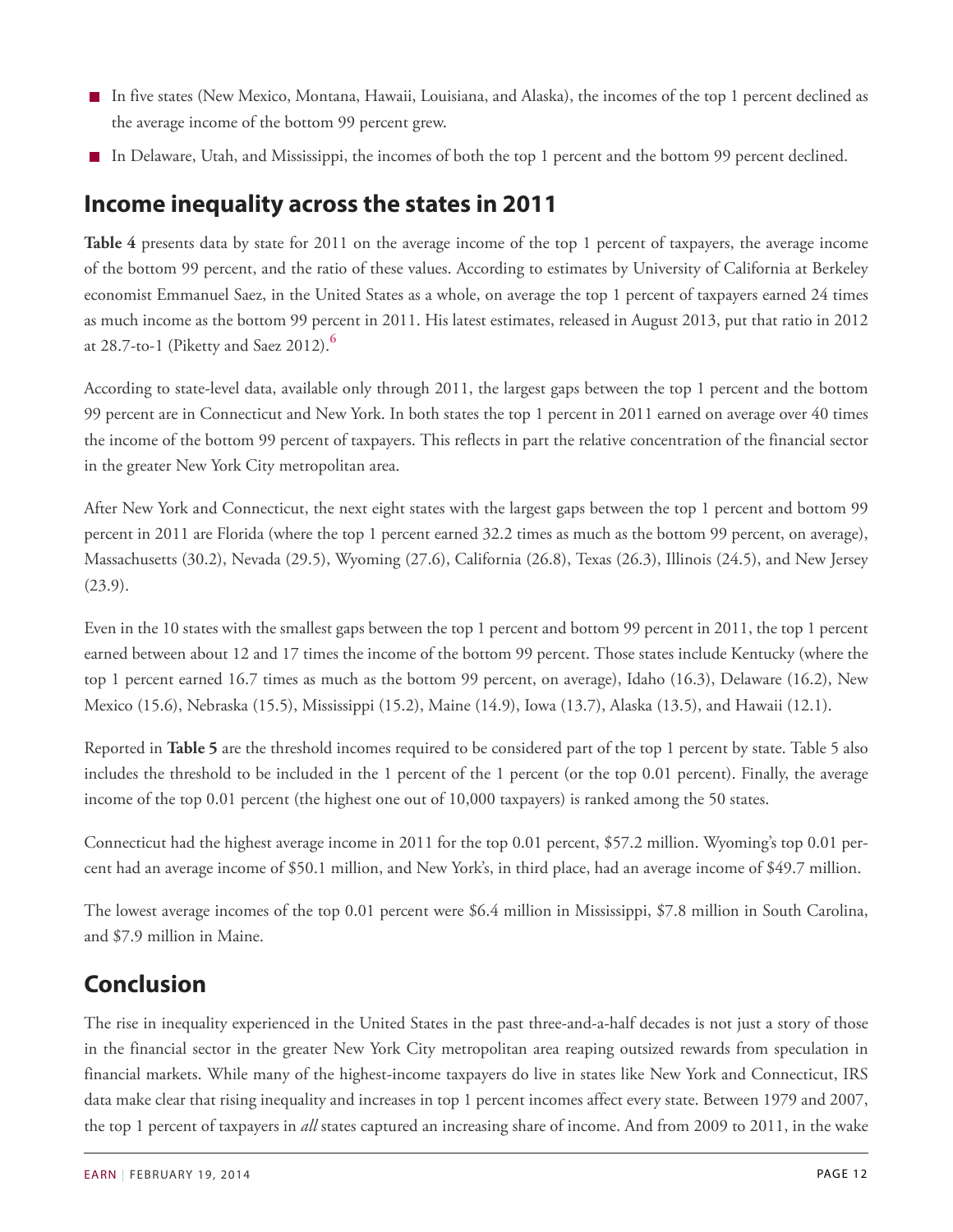#### **TABLE 3**

**Income growth from 2009 to 2011, overall and for the top 1% and bottom 99%, U.S. and by state and region**

| Rank (by top 1%<br>income growth) | State/region   | Overall | <b>Top 1%</b> | Bottom 99% | <b>Share of total</b><br>growth (or loss)<br>captured by top<br>1% |
|-----------------------------------|----------------|---------|---------------|------------|--------------------------------------------------------------------|
| 1                                 | North Dakota   | 14.4%   | 41.3%         | 10.2%      | 38.9%                                                              |
| $\overline{a}$                    | Massachusetts  | 2.5%    | 26.5%         | $-3.1%$    | 200.8%                                                             |
| 3                                 | Colorado       | 0.2%    | 23.5%         | $-4.0%$    | 1,779.1%                                                           |
| 4                                 | Texas          | 5.2%    | 21.1%         | 1.6%       | 74.4%                                                              |
| 5                                 | Rhode Island   | $-1.2%$ | 17.3%         | $-4.3%$    | Ŧ                                                                  |
| 6                                 | California     | 2.0%    | 16.9%         | $-1.4%$    | 154.9%                                                             |
| 7                                 | Ohio           | 1.6%    | 14.8%         | $-0.4%$    | 123.4%                                                             |
| 8                                 | Oklahoma       | 7.7%    | 13.8%         | 6.5%       | 29.6%                                                              |
| 9                                 | Virginia       | $-0.4%$ | 13.8%         | $-2.7%$    | Ŧ                                                                  |
| 10                                | New Hampshire  | 2.5%    | 13.7%         | 0.5%       | 83.3%                                                              |
| 11                                | Wyoming        | 6.9%    | 13.6%         | 5.2%       | 40.5%                                                              |
| 12                                | Kansas         | 2.1%    | 13.3%         | 0.2%       | 91.2%                                                              |
| 13                                | Washington     | $-1.0%$ | 13.1%         | $-3.5%$    | Ŧ                                                                  |
| 14                                | Michigan       | 2.1%    | 12.8%         | 0.2%       | 91.0%                                                              |
| 15                                | Minnesota      | 5.1%    | 12.5%         | 3.8%       | 37.6%                                                              |
| 16                                | Connecticut    | 2.1%    | 11.8%         | $-1.5%$    | 153.0%                                                             |
| 17                                | Maryland       | 0.5%    | 11.1%         | $-1.2%$    | 324.7%                                                             |
| 18                                | New York       | 2.1%    | 10.7%         | $-1.0%$    | 135.8%                                                             |
| 19                                | Missouri       | $-1.7%$ | 10.2%         | $-3.8%$    | Ŧ                                                                  |
| 20                                | lowa           | 4.5%    | 9.6%          | 3.8%       | 24.6%                                                              |
| 21                                | Nebraska       | 5.3%    | 9.5%          | 4.7%       | 23.3%                                                              |
| 22                                | New Jersey     | 1.0%    | 9.4%          | $-0.9%$    | 178.0%                                                             |
| 23                                | Florida        | 0.2%    | 9.2%          | $-2.4%$    | 906.6%                                                             |
| 24                                | South Dakota   | 8.5%    | 9.0%          | 8.4%       | 16.8%                                                              |
| 25                                | Illinois       | 0.1%    | 8.8%          | $-1.9%$    | 1,766.1%                                                           |
| 26                                | Vermont        | 1.0%    | 8.6%          | $-0.2%$    | 116.4%                                                             |
| 27                                | Pennsylvania   | 1.3%    | 8.3%          | $-0.05%$   | 103.0%                                                             |
| 28                                | Indiana        | 1.5%    | 8.1%          | 0.4%       | 75.6%                                                              |
| 29                                | Oregon         | 0.2%    | 7.4%          | $-1.0%$    | 680.6%                                                             |
| 30                                | Tennessee      | 0.7%    | 6.3%          | $-0.4%$    | 144.2%                                                             |
| 31                                | Georgia        | 0.8%    | 6.2%          | $-0.2%$    | 117.1%                                                             |
| 32                                | North Carolina | $-1.6%$ | 6.2%          | $-2.9%$    | $\mp$                                                              |
| 33                                | Arizona        | 0.1%    | 5.9%          | $-1.0%$    | 686.0%                                                             |
| 34                                | Kentucky       | 1.2%    | 4.4%          | 0.7%       | 48.7%                                                              |
| 35                                | Alabama        | $-1.8%$ | 4.3%          | $-2.9%$    | Ŧ                                                                  |
| 36                                | Maine          | 0.9%    | 4.2%          | 0.4%       | 60.0%                                                              |
|                                   |                |         |               |            |                                                                    |

**Average real income growth**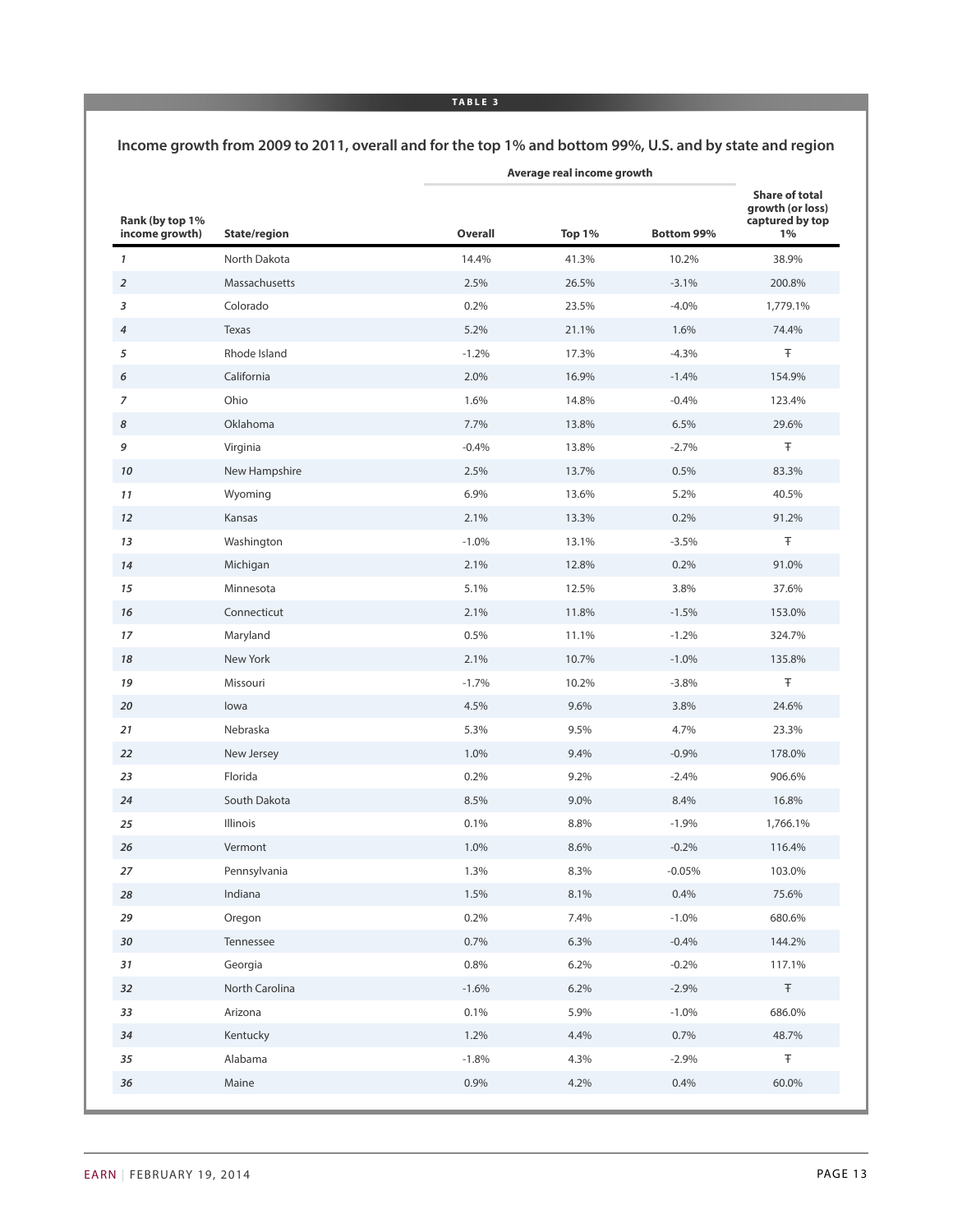#### **TABLE 3 ( C ONTINUED )**

|                                   |                      |         | Average real income growth |            |                                                                    |
|-----------------------------------|----------------------|---------|----------------------------|------------|--------------------------------------------------------------------|
| Rank (by top 1%<br>income growth) | State/region         | Overall | <b>Top 1%</b>              | Bottom 99% | <b>Share of total</b><br>growth (or loss)<br>captured by top<br>1% |
| 37                                | Nevada               | $-4.4%$ | 4.0%                       | $-6.7%$    | Ŧ                                                                  |
| 38                                | Wisconsin            | 0.9%    | 3.9%                       | 0.3%       | 70.5%                                                              |
| 39                                | West Virginia        | 3.7%    | 3.7%                       | 3.7%       | 15.3%                                                              |
| 40                                | Idaho                | $-1.1%$ | 3.4%                       | $-1.8%$    | Ŧ                                                                  |
| 41                                | South Carolina       | $-1.3%$ | 3.3%                       | $-2.1%$    | Ŧ                                                                  |
| 42                                | Arkansas             | 0.1%    | 2.9%                       | $-0.5%$    | 534.7%                                                             |
| 43                                | Delaware             | $-2.7%$ | $-0.5%$                    | $-3.1%$    | 2.8%                                                               |
| 44                                | Alaska               | 1.0%    | $-1.2%$                    | 1.3%       | ¥                                                                  |
| 45                                | Utah                 | $-0.6%$ | $-1.2%$                    | $-0.4%$    | 32.8%                                                              |
| 46                                | New Mexico           | 1.5%    | $-3.1%$                    | 2.3%       | ¥                                                                  |
| 47                                | Mississippi          | $-1.1%$ | $-4.8%$                    | $-0.5%$    | 62.4%                                                              |
| 48                                | Montana              | 2.3%    | $-6.9%$                    | 4.1%       | ¥                                                                  |
| 49                                | Louisiana            | 0.1%    | $-7.7%$                    | 1.5%       | ¥                                                                  |
| 50                                | Hawaii               | 2.7%    | $-12.3%$                   | 4.9%       | ¥                                                                  |
| $46*$                             | District of Columbia | 3.9%    | $-1.3%$                    | 5.2%       | ¥                                                                  |
|                                   | <b>United States</b> | 1.5%    | 11.5%                      | $-0.7%$    | 140.9%                                                             |
|                                   | West                 | 1.1%    | 13.4%                      | $-1.5%$    | 215.5%                                                             |
|                                   | Northeast            | 1.7%    | 12.7%                      | $-1.3%$    | 161.8%                                                             |
|                                   | South                | 1.5%    | 10.4%                      | $-0.4%$    | 121.2%                                                             |
|                                   | Midwest              | 1.8%    | 10.6%                      | 0.2%       | 90.3%                                                              |

\* Rank of the District of Columbia if it were ranked with the 50 states

Ŧ Only the incomes of the top 1% grew over this period.

¥ Only the incomes of the top 1% fell over this period.

**Note:** Data are for tax units.

**Source:** Authors' analysis of state-level tax data from Sommeiller (2006) extended to 2011 using state-level data from the Internal Revenue Service SOI Tax Stats (various years), and Piketty and Saez (2012)

of the Great Recession, top 1 percent incomes in most states once again grew faster than the incomes of the bottom 99 percent.

The rise between 1979 and 2007 in top 1 percent incomes relative to the bottom 99 percent represents a sharp reversal of the trend that prevailed in the mid-20th century. Between 1928 and 1979, the share of income held by the top 1 percent declined in every state except Alaska (where the top 1 percent held a relatively low share of income throughout the period). This earlier era was characterized by a rising minimum wage, low levels of unemployment after the 1930s, widespread collective bargaining in private industries (manufacturing, transportation [trucking, airlines, and railroads], telecommunications, and construction), and a cultural and political environment in which it was unthinkable for executives to receive outsized bonuses while laying off workers.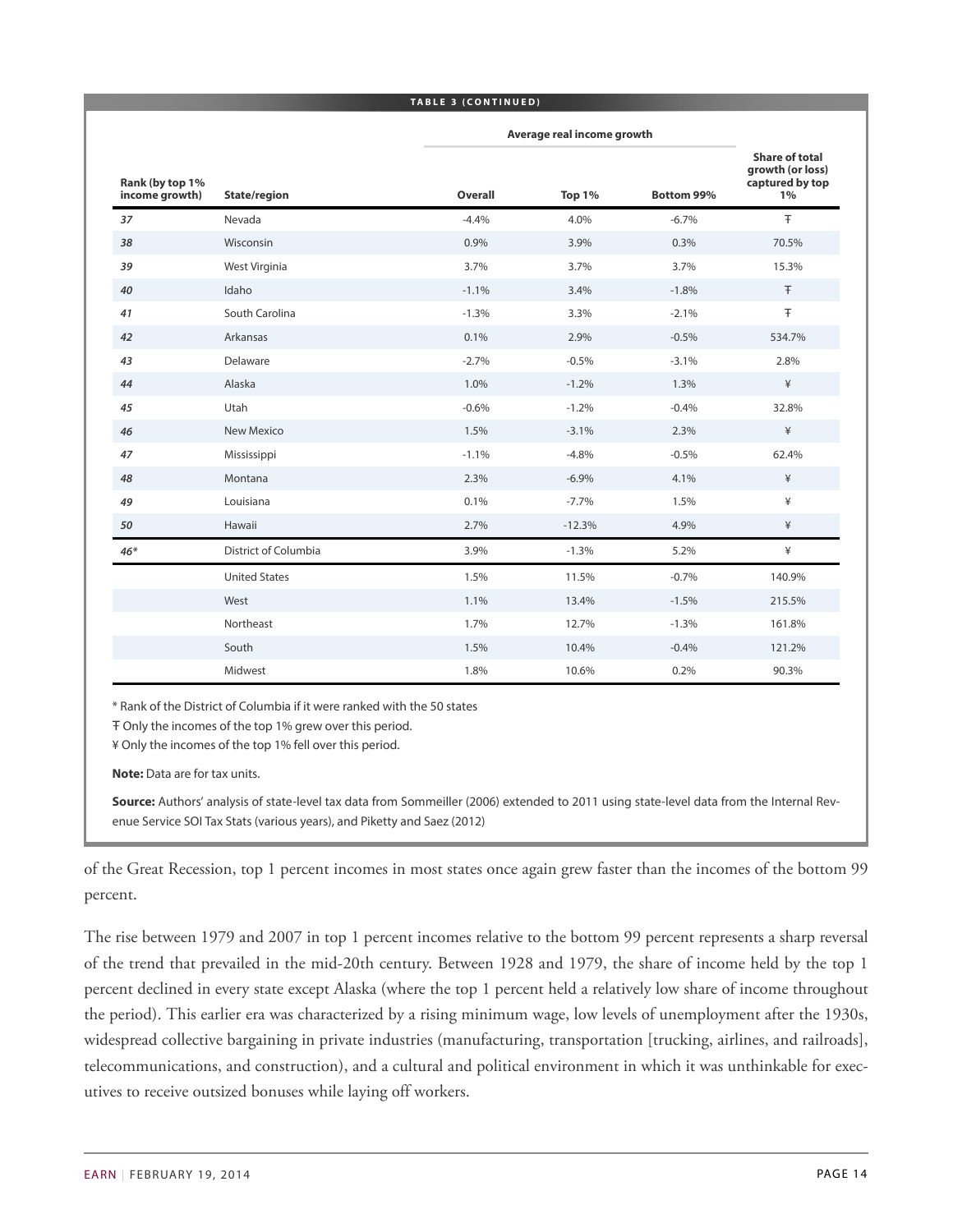#### **TABLE 4**

#### **Ratio of top 1% income to bottom 99% income, U.S. and by state and region, 2011**

| Rank (by<br>top-to-bottom<br>ratio) | State/region   | Average income of the top<br>1% | Average income of the<br>bottom 99% | <b>Top-to-bottom ratio</b> |
|-------------------------------------|----------------|---------------------------------|-------------------------------------|----------------------------|
| $\boldsymbol{\mathcal{I}}$          | Connecticut    | \$2,178,817                     | \$53,694                            | 40.6                       |
| $\overline{2}$                      | New York       | \$1,749,590                     | \$43,202                            | 40.5                       |
| $\overline{\mathbf{3}}$             | Florida        | \$1,141,314                     | \$35,393                            | 32.2                       |
| $\boldsymbol{4}$                    | Massachusetts  | \$1,535,356                     | \$50,843                            | 30.2                       |
| 5                                   | Nevada         | \$1,091,021                     | \$36,975                            | 29.5                       |
| 6                                   | Wyoming        | \$1,473,766                     | \$53,403                            | 27.6                       |
| $\overline{z}$                      | California     | \$1,223,617                     | \$45,589                            | 26.8                       |
| 8                                   | Texas          | \$1,185,033                     | \$45,130                            | 26.3                       |
| 9                                   | Illinois       | \$1,083,216                     | \$44,210                            | 24.5                       |
| 10                                  | New Jersey     | \$1,312,077                     | \$54,864                            | 23.9                       |
| 11                                  | Colorado       | \$1,098,682                     | \$47,837                            | 23.0                       |
| 12                                  | Arkansas       | \$698,681                       | \$32,932                            | 21.2                       |
| 13                                  | Washington     | \$972,325                       | \$46,541                            | 20.9                       |
| 14                                  | Oklahoma       | \$883,082                       | \$42,334                            | 20.9                       |
| 15                                  | Pennsylvania   | \$882,574                       | \$43,399                            | 20.3                       |
| 16                                  | Rhode Island   | \$851,183                       | \$41,958                            | 20.3                       |
| 17                                  | Arizona        | \$713,324                       | \$35,393                            | 20.2                       |
| 18                                  | New Hampshire  | \$1,010,409                     | \$50,311                            | 20.1                       |
| 19                                  | North Dakota   | \$1,064,581                     | \$53,372                            | 19.9                       |
| 20                                  | Tennessee      | \$734,288                       | \$37,016                            | 19.8                       |
| 21                                  | Georgia        | \$770,823                       | \$39,094                            | 19.7                       |
| 22                                  | Michigan       | \$707,446                       | \$35,988                            | 19.7                       |
| 23                                  | Missouri       | \$760,105                       | \$38,779                            | 19.6                       |
| 24                                  | Minnesota      | \$947,312                       | \$48,682                            | 19.5                       |
| 25                                  | Alabama        | \$665,177                       | \$34,874                            | 19.1                       |
| 26                                  | Kansas         | \$883,359                       | \$46,416                            | 19.0                       |
| 27                                  | South Dakota   | \$935,048                       | \$49,711                            | 18.8                       |
| 28                                  | Wisconsin      | \$783,236                       | \$42,465                            | 18.4                       |
| 29                                  | Ohio           | \$699,693                       | \$38,583                            | 18.1                       |
| 30                                  | Virginia       | \$981,383                       | \$54,667                            | 18.0                       |
| 31                                  | North Carolina | \$702,503                       | \$39,145                            | 17.9                       |
| 32                                  | Montana        | \$672,899                       | \$37,740                            | 17.8                       |
| 33                                  | Utah           | \$762,317                       | \$42,976                            | 17.7                       |
| 34                                  | West Virginia  | \$560,682                       | \$31,626                            | 17.7                       |
| 35                                  | Oregon         | \$663,156                       | \$37,774                            | 17.6                       |
| 36                                  | Louisiana      | \$705,301                       | \$41,112                            | 17.2                       |
| 37                                  | South Carolina | \$590,036                       | \$34,402                            | 17.2                       |
| 38                                  | Maryland       | \$1,007,595                     | \$59,011                            | 17.1                       |
|                                     |                |                                 |                                     |                            |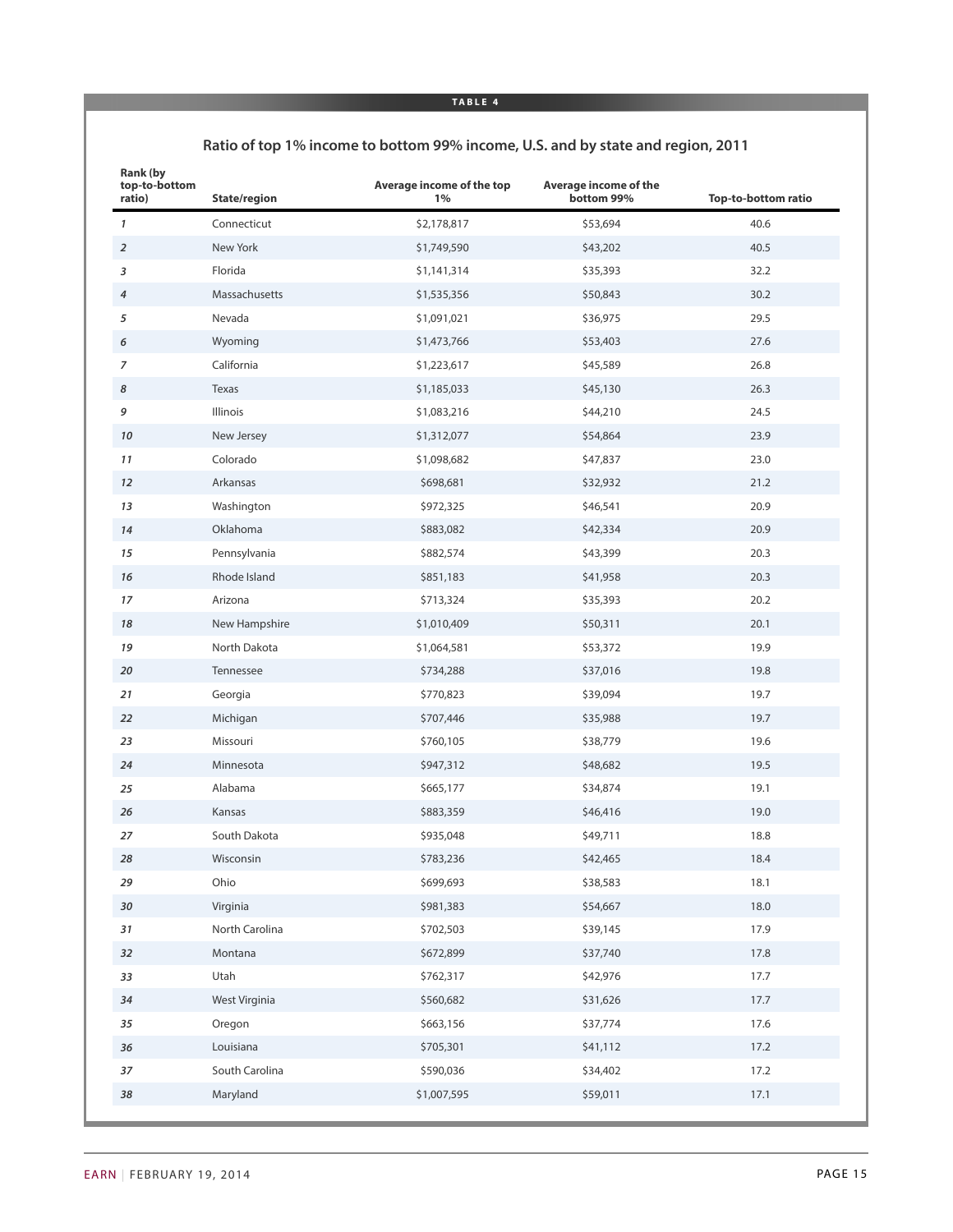| TABLE 4 (CONTINUED)                 |                      |                                 |                                     |                            |
|-------------------------------------|----------------------|---------------------------------|-------------------------------------|----------------------------|
| Rank (by<br>top-to-bottom<br>ratio) | State/region         | Average income of the top<br>1% | Average income of the<br>bottom 99% | <b>Top-to-bottom ratio</b> |
| 39                                  | Vermont              | \$705,381                       | \$41,737                            | 16.9                       |
| 40                                  | Indiana              | \$650,347                       | \$38,941                            | 16.7                       |
| 41                                  | Kentucky             | \$578,193                       | \$34,716                            | 16.7                       |
| 42                                  | Idaho                | \$641,757                       | \$39,288                            | 16.3                       |
| 43                                  | Delaware             | \$732,052                       | \$45,059                            | 16.2                       |
| 44                                  | <b>New Mexico</b>    | \$557,849                       | \$35,649                            | 15.6                       |
| 45                                  | Nebraska             | \$803,826                       | \$51,745                            | 15.5                       |
| 46                                  | Mississippi          | \$503,135                       | \$33,112                            | 15.2                       |
| 47                                  | Maine                | \$573,933                       | \$38,486                            | 14.9                       |
| 48                                  | lowa                 | \$659,386                       | \$48,249                            | 13.7                       |
| 49                                  | Alaska               | \$790,816                       | \$58,482                            | 13.5                       |
| 50                                  | Hawaii               | \$635,052                       | \$52,294                            | 12.1                       |
| $11*$                               | District of Columbia | \$1,467,468                     | \$63,282                            | 23.2                       |
|                                     | <b>United States</b> | \$1,040,506                     | \$42,694                            | 24.4                       |
|                                     | Northeast            | \$1,425,607                     | \$46,501                            | 30.7                       |
|                                     | Midwest              | \$823,063                       | \$41,799                            | 19.7                       |
|                                     | South                | \$921,361                       | \$41,075                            | 22.4                       |
|                                     | West                 | \$1,047,813                     | \$43,787                            | 23.9                       |

\* Rank of the District of Columbia if it were ranked with the 50 states

**Note:** Data are for tax units.

**Source:** Authors' analysis of state-level tax data from Sommeiller (2006) extended to 2011 using state-level data from the Internal Revenue Service SOI Tax Stats (various years), and Piketty and Saez (2012)

Today, unionization and collective bargaining levels are at historic lows not seen since before 1928 (Freeman 1997). The federal minimum wage purchases fewer goods and services than it did in 1968 (Cooper 2013). And executives in companies from Hostess (Castellano 2012) to American International Group (AIG) think nothing of demanding bonuses after bankrupting their companies and receiving multibillion-dollar taxpayer bailouts (Andrews and Baker 2009).

Policy choices and cultural forces have combined to put downward pressure on the wages and incomes of most Americans even as their productivity has risen. CEOs and financial-sector executives at the commanding heights of the private economy have raked in a rising share of the nation's expanding economic pie, setting new norms for top incomes often emulated today by college presidents (as well as college football and basketball coaches), surgeons, lawyers, entertainers, and professional athletes.

The yawning economic gaps in today's "1 percent economy" have myriad economic and societal consequences. For example, growing inequality blocks living standards growth for the middle class. The Economic Policy Institute's *The State of Working America, 12th Edition* found that between 1979 and 2007, had the income of the middle fifth of households grown at the same rate as overall average household income, it would have been \$18,897 higher in 2007—27.0 percent higher than it actually was. In other words, rising inequality imposed a tax of 27.0 percent on middle-fifth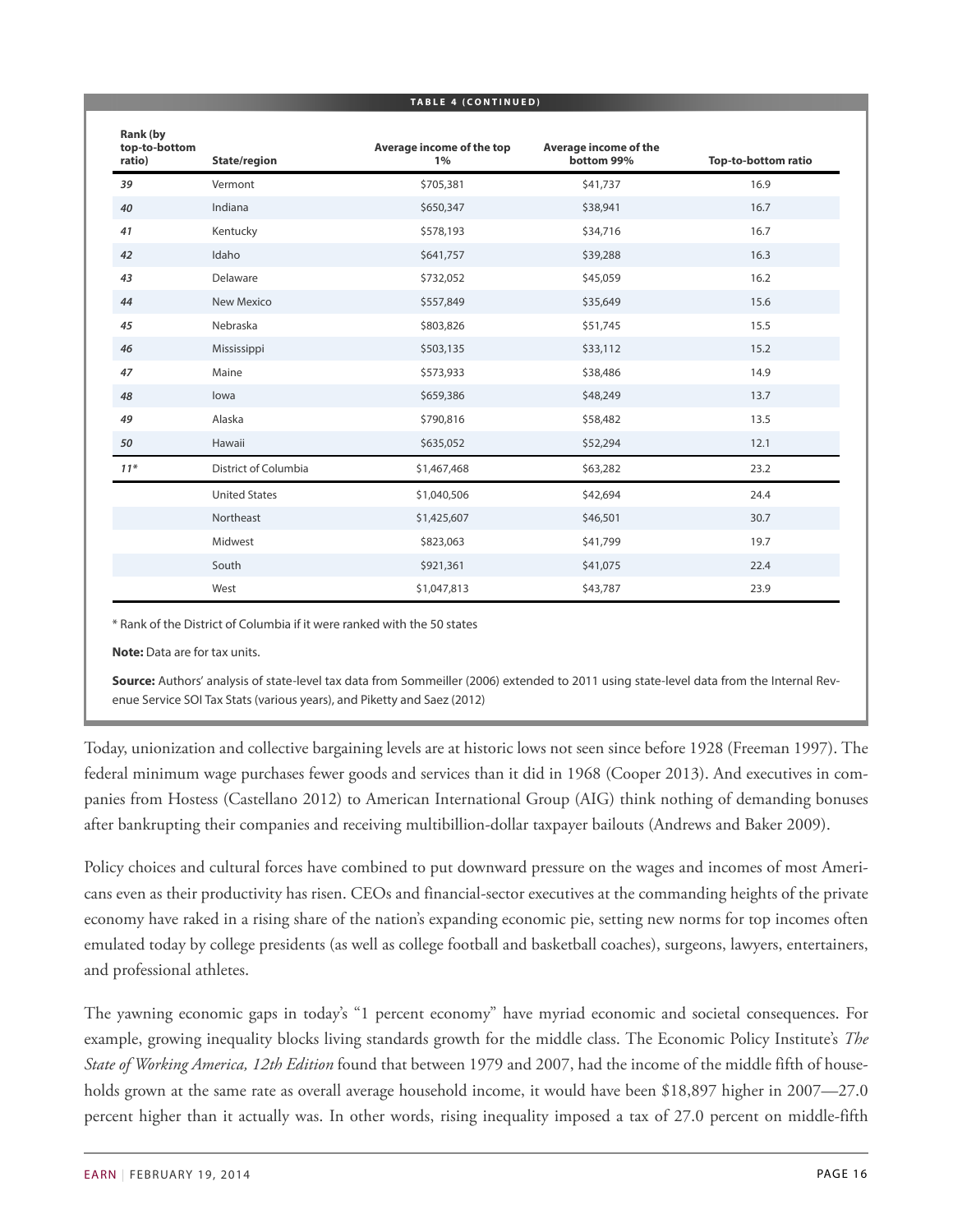#### **TABLE 5**

#### **Income threshold of top 1% and top .01%, and average income of top .01%, U.S. and by state and region, 2011**

| Rank (by<br>average<br>income of<br>top .01%) | State/region  | Income threshold of top 1% | Income threshold of top<br>.01% | Average income of top .01% |
|-----------------------------------------------|---------------|----------------------------|---------------------------------|----------------------------|
| 1                                             | Connecticut   | \$624,524                  | \$16,630,571                    | \$57,158,181               |
| $\overline{2}$                                | Wyoming       | \$347,420                  | \$11,688,244                    | \$50,123,531               |
| 3                                             | New York      | \$465,706                  | \$13,645,115                    | \$49,737,418               |
| 4                                             | Massachusetts | \$483,642                  | \$11,483,247                    | \$38,285,255               |
| 5                                             | Nevada        | \$291,973                  | \$8,531,471                     | \$31,729,887               |
| 6                                             | Florida       | \$336,935                  | \$8,659,187                     | \$29,654,038               |
| $\overline{7}$                                | California    | \$392,895                  | \$9,033,459                     | \$29,323,990               |
| 8                                             | Texas         | \$378,527                  | \$8,752,645                     | \$28,513,668               |
| 9                                             | Colorado      | \$356,256                  | \$8,092,735                     | \$27,213,547               |
| 10                                            | New Hampshire | \$321,739                  | \$7,464,862                     | \$26,317,489               |
| 11                                            | New Jersey    | \$499,710                  | \$8,712,835                     | \$23,184,574               |
| 12                                            | Illinois      | \$379,353                  | \$7,607,326                     | \$22,083,645               |
| 13                                            | Washington    | \$332,464                  | \$6,965,798                     | \$22,054,730               |
| 14                                            | Rhode Island  | \$287,311                  | \$6,081,817                     | \$19,923,786               |
| 15                                            | North Dakota  | \$399,581                  | \$7,166,216                     | \$19,574,464               |
| 16                                            | Kansas        | \$312,224                  | \$6,190,574                     | \$19,460,810               |
| 17                                            | South Dakota  | \$327,833                  | \$6,528,041                     | \$19,386,078               |
| 18                                            | Arkansas      | \$268,521                  | \$4,885,067                     | \$18,642,310               |
| 19                                            | Virginia      | \$373,550                  | \$6,606,041                     | \$18,554,215               |
| 20                                            | Maryland      | \$388,112                  | \$6,682,288                     | \$17,973,401               |
| 21                                            | Oklahoma      | \$312,784                  | \$6,141,210                     | \$17,654,483               |
| 22                                            | Minnesota     | \$368,646                  | \$6,267,273                     | \$17,244,271               |
| 23                                            | Pennsylvania  | \$329,763                  | \$5,989,165                     | \$17,222,900               |
| 24                                            | Wisconsin     | \$283,074                  | \$5,387,667                     | \$16,023,678               |
| 25                                            | Nebraska      | \$302,007                  | \$5,420,842                     | \$15,460,603               |
| 26                                            | Missouri      | \$276,958                  | \$5,192,083                     | \$15,275,495               |
| 27                                            | Vermont       | \$256,807                  | \$4,813,236                     | \$15,035,529               |
| 28                                            | Alabama       | \$239,487                  | \$4,548,323                     | \$14,084,100               |
| 29                                            | Utah          | \$290,874                  | \$5,055,146                     | \$13,722,051               |
| 30                                            | Tennessee     | \$280,999                  | \$4,872,952                     | \$13,398,304               |
| 31                                            | Arizona       | \$267,667                  | \$4,782,804                     | \$13,393,254               |
| 32                                            | Michigan      | \$271,286                  | \$4,681,701                     | \$13,130,284               |
| 33                                            | Georgia       | \$306,724                  | \$4,963,553                     | \$13,012,539               |
| 34                                            | Montana       | \$262,719                  | \$4,358,105                     | \$12,588,246               |
| 35                                            | Ohio          | \$280,044                  | \$4,482,475                     | \$11,984,269               |
| 36                                            | Idaho         | \$246,325                  | \$4,217,156                     | \$11,513,067               |
|                                               |               |                            |                                 |                            |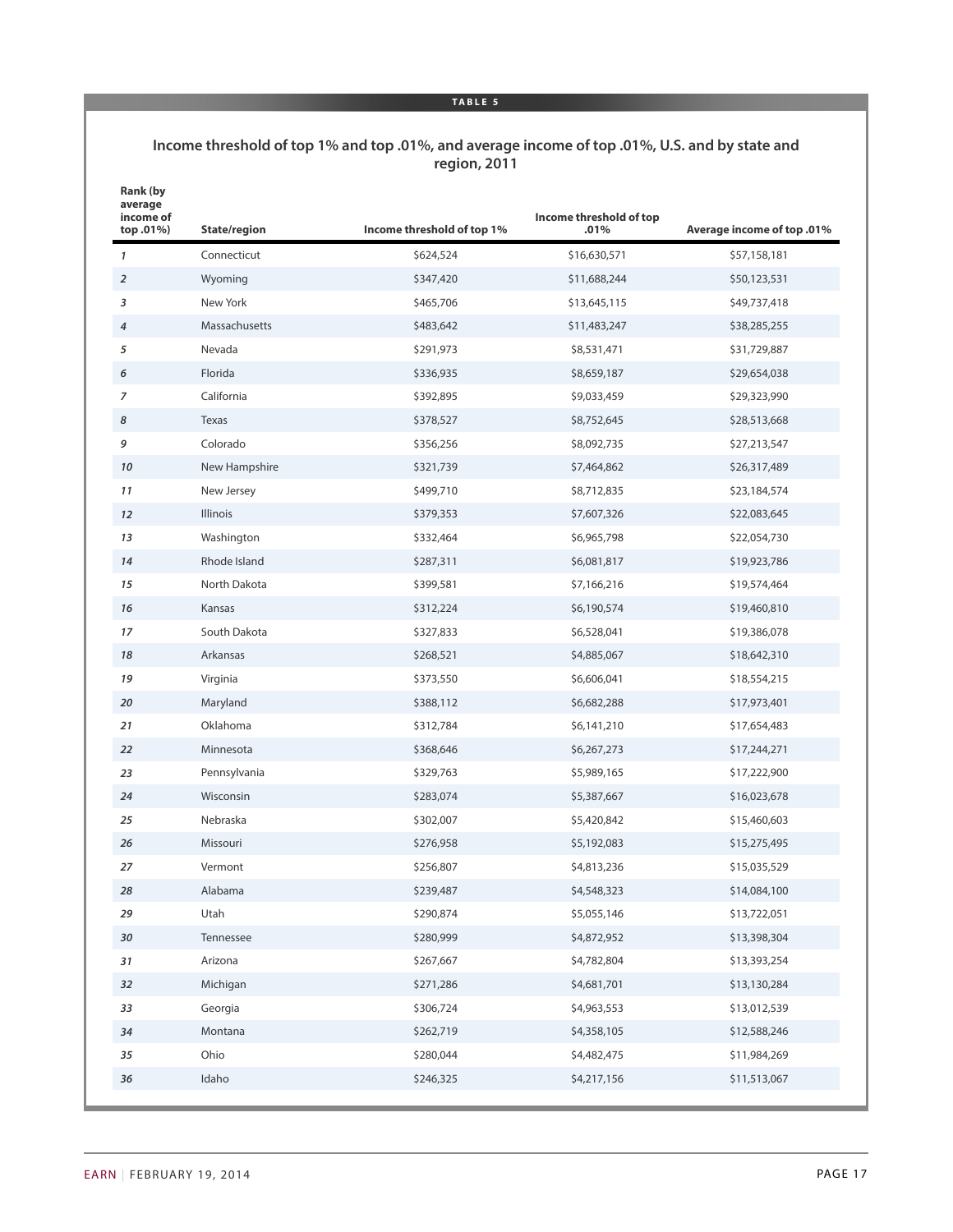|                                               |                      | TABLE 5 (CONTINUED)        |                                 |                            |
|-----------------------------------------------|----------------------|----------------------------|---------------------------------|----------------------------|
| Rank (by<br>average<br>income of<br>top .01%) | State/region         | Income threshold of top 1% | Income threshold of top<br>.01% | Average income of top .01% |
| 37                                            | North Carolina       | \$288,928                  | \$4,415,411                     | \$11,453,380               |
| 38                                            | Oregon               | \$271,754                  | \$4,177,988                     | \$11,291,789               |
| 39                                            | West Virginia        | \$237,787                  | \$3,608,715                     | \$10,739,297               |
| 40                                            | Louisiana            | \$288,552                  | \$4,367,491                     | \$10,562,618               |
| 41                                            | Indiana              | \$264,827                  | \$4,076,432                     | \$10,468,954               |
| 42                                            | Delaware             | \$311,284                  | \$4,357,359                     | \$9,876,547                |
| 43                                            | Hawaii               | \$267,162                  | \$3,897,088                     | \$9,866,632                |
| 44                                            | lowa                 | \$284,498                  | \$3,966,942                     | \$9,761,329                |
| 45                                            | Alaska               | \$352,714                  | \$4,428,775                     | \$9,524,204                |
| 46                                            | Kentucky             | \$261,940                  | \$3,482,335                     | \$8,815,881                |
| 47                                            | New Mexico           | \$263,041                  | \$3,451,349                     | \$8,769,430                |
| 48                                            | Maine                | \$254,321                  | \$3,356,202                     | \$7,926,538                |
| 49                                            | South Carolina       | \$259,922                  | \$3,429,734                     | \$7,829,553                |
| 50                                            | Mississippi          | \$234,876                  | \$2,847,842                     | \$6,448,737                |
| $9*$                                          | District of Columbia | \$509,461                  | \$10,062,401                    | \$27,694,421               |
|                                               | <b>United States</b> | \$348,498                  | \$7,508,585                     | \$23,381,212               |
|                                               | Northeast            | \$438,490                  | \$10,685,484                    | \$35,383,569               |
|                                               | West                 | \$345,919                  | \$7,626,450                     | \$24,352,437               |
|                                               | South                | \$319,022                  | \$6,522,978                     | \$19,748,917               |
|                                               | Midwest              | \$307,833                  | \$5,554,099                     | \$15,691,377               |

\* Rank of the District of Columbia if it were ranked with the 50 states.

**Note:** Data are for tax units.

**Source:** Authors' analysis of state-level tax data from Sommeiller (2006) extended to 2011 using state-level data from the Internal Revenue Service SOI Tax Stats (various years), and Piketty and Saez (2012)

household incomes over this period (Mishel et al. 2012). Thompson and Leight (2012) find that rising top 1 percent shares within individual states are associated with declines in earnings among middle-income families.

Additionally, increased inequality may eventually reduce intergenerational income mobility. More than in most other advanced countries, in America the children of affluent parents grow up to be affluent, and the children of the poor remain poor (Corak 2012). Today's levels of inequality in the United States raise a new American Dilemma (Myrdal 1944): Can rising inequality be tolerated in a country that values so dearly the ideal that all people should have opportunity to succeed, regardless of the circumstances of their birth?

In the next decade, something must give. Either America must accept that the American Dream of widespread economic mobility is dead, or new policies must emerge that will begin to restore broadly shared prosperity.

Since the "1 percent economy" is evident in every state, every state—and every metro area and region—has an opportunity to demonstrate to the nation new and more equitable policies. We hope these data on income inequality by state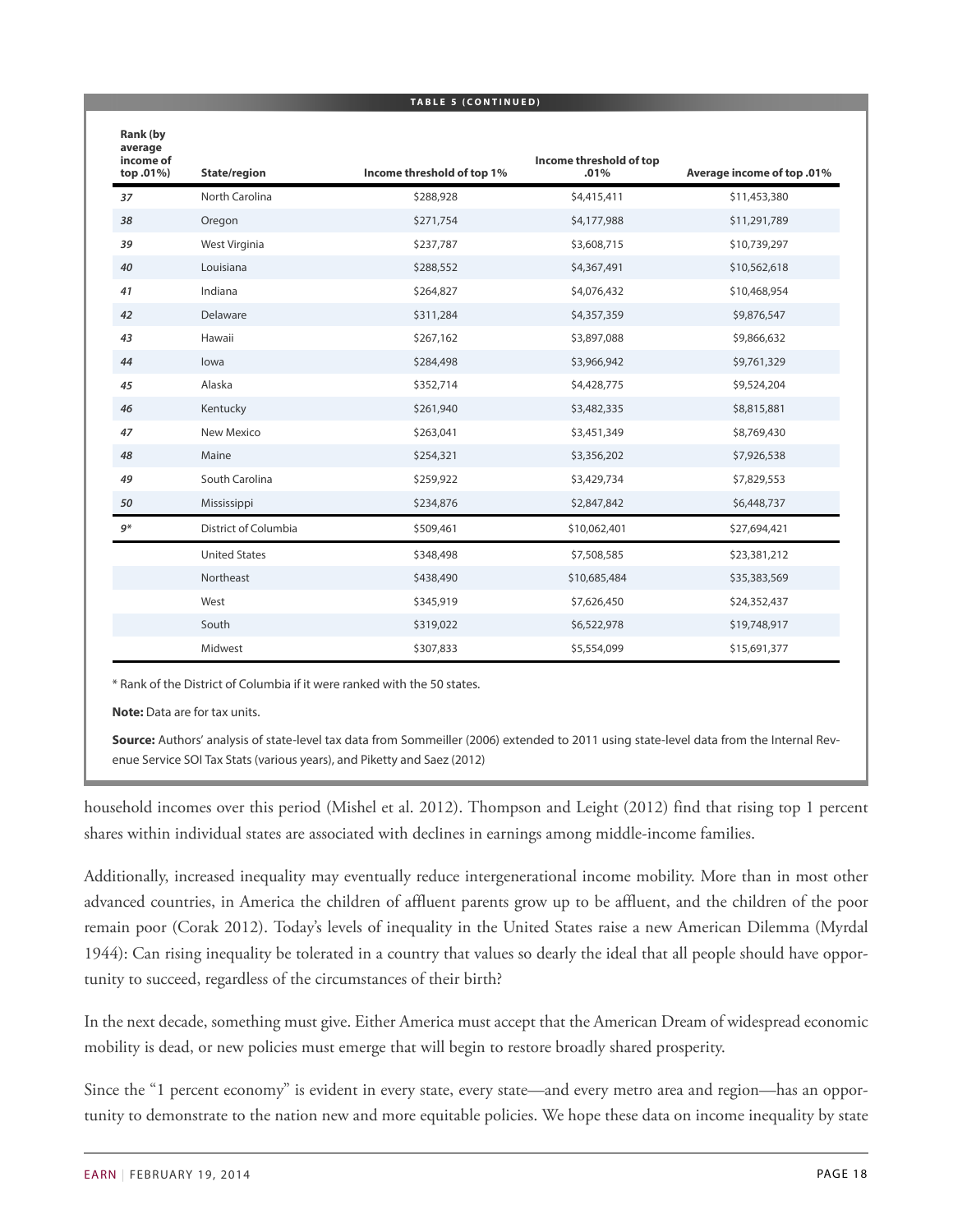will spur more states, regions, and cities to enact the bold policies our nation needs to become, once again, a land of opportunity.

# <span id="page-18-0"></span>**About the authors**

**Estelle Sommeiller**, a socio-economist at the Institute for Research in Economic and Social Sciences in France, holds two Ph.D.s in economics, from the University of Delaware as well as from the Université Lumière in Lyon, France. Thomas Piketty and Emmanuel Saez both approved her doctoral dissertation, *Regional Inequality in the United States, 1913-2003*, which was awarded the highest distinction by her dissertation committee. This report is based on, and updates, her dissertation.

The Institute for Research in Economic and Social Sciences (IRES) in France is the independent research center of the six labor unions being officially granted representation nationwide. Created in 1982 with the government's financial support, IRES is registered as a private non-profit organization under the Associations Act of 1901. IRES's mission is to analyze the economic and social issues, at the national, European, and international levels, of special interest to labor unions. More infor*mation is available at www.ires.fr.*

**Mark Price**, a labor economist at the Keystone Research Center, holds a Ph.D. in economics from the University of Utah. His dissertation, *State Prevailing Wage Laws and Construction Labor Markets*, was recognized with an honorable mention in the 2006 Thomas A. Kochan and Stephen R. Sleigh Best Dissertation Awards Competition sponsored by the Labor and Employment Relations Association.

The Keystone Research Center (KRC) was founded in 1996 to broaden public discussion on strategies to achieve a more prosperous and equitable Pennsylvania economy. Since its creation, KRC has become a leading source of independent analysis of Pennsylvania's economy and public policy. The Keystone Research Center is located at 412 North Third Street, Harrisburg, *Pennsylvania 17101-1346. Most of KRC's original research is available from the KRC website at www.keystoneresearch.org.*

# <span id="page-18-1"></span>**Acknowledgments**

The authors thank the staff at the Internal Revenue Service for their public service and assistance in collecting state-level tax data, as well as the staff at the University of Delaware library for their assistance in obtaining IRS documentation. The authors also wish to thank Emmanuel Saez for graciously providing details on the construction of the Piketty and Saez top-income time series and for providing guidance on adjustments to make when constructing a state-by-state time series. This work would also have not been possible without Thomas Piketty's (2001) own careful work and notes on how he constructed his top-income time series. Thanks also to Stephen Herzenberg at the Keystone Research Center; Frédéric Lerais at the Institute for Research in Economic and Social Sciences; Lawrence Mishel, Doug Hall, David Cooper, Lora Engdahl, Michael McCarthy, Elizabeth Rose, Dan Essrow, and Donté Donald at the Economic Policy Institute; and Colin Gordon at the Iowa Center for Public Policy for their helpful comments and support in the preparation of this report.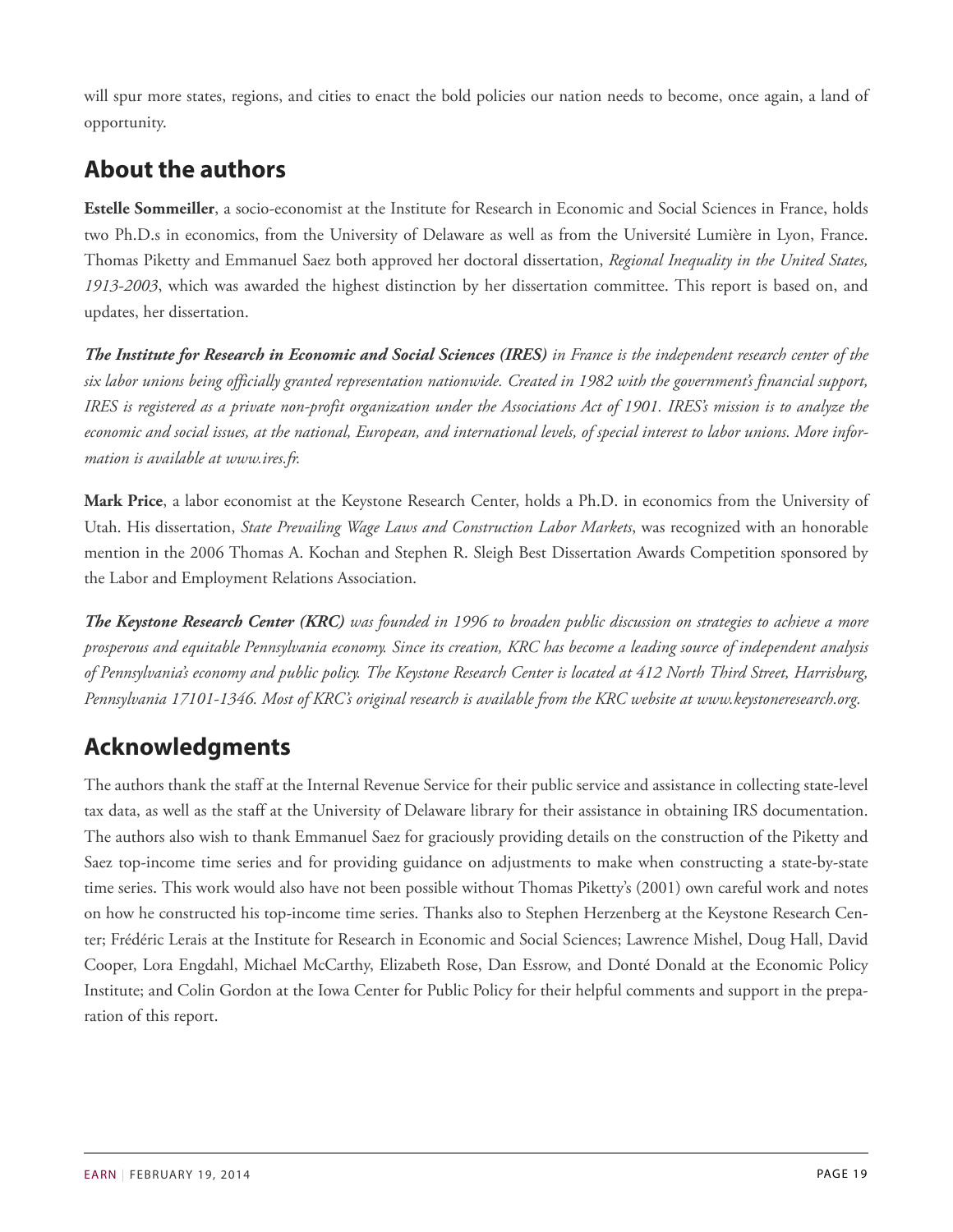|                         | <b>Number of returns</b> | <b>Adjusted gross income</b><br>(thousands) | <b>Share of aggregate</b><br>adjusted gross income |
|-------------------------|--------------------------|---------------------------------------------|----------------------------------------------------|
| All returns             | 6,183,225                | \$348,612,836                               | 100%                                               |
| Under \$1               | 82,325                   | $-54,608,529$                               | $-1\%$                                             |
| $$1 - < $25,000$        | 2,419,804                | \$28,102,112                                | 8%                                                 |
| $$25,000 - $50,000$     | 1,458,749                | \$52,856,101                                | 15%                                                |
| $$50,000 - $575,000$    | 859,952                  | \$52,954,678                                | 15%                                                |
| $$75,000 - $100,000$    | 543,875                  | \$47,004,707                                | 13%                                                |
| $$100,000 - $200,000$   | 633,858                  | \$84,200,638                                | 24%                                                |
| $$200,000 - $500,000$   | 151,006                  | \$43,064,934                                | 12%                                                |
| $$500,000 - $1,000,000$ | 23,476                   | \$15,763,810                                | 5%                                                 |
| \$1,000,000 or more     | 10,180                   | \$29,274,384                                | 8%                                                 |

**Individual income and tax data for Pennsylvania, by size of adjusted gross income, tax year 2011**

**Source:** Authors' analysis of state-level tax data from Sommeiller (2006) extended to 2011 using state-level data from the Internal Revenue Service SOI Tax Stats (various years), and Piketty and Saez (2012)

# <span id="page-19-0"></span>**Methodological appendix**

The most common sources of data on wages and incomes by state are derived from surveys of households such as the Current Population Survey and the American Community Survey. These data sources are not well-suited to tracking trends in income by state among the highest-income households, especially the top 1 percent. Trends in top incomes can be estimated from data published by the IRS on the amount of income and number of taxpayers in different income ranges (Internal Revenue Service SOI Tax Stats various years). **Table A1** presents this data for Pennsylvania in 2011.

<span id="page-19-1"></span>Knowing the amount of income and the number of taxpayers in each bracket, we can use the properties of a statistical distribution known as the Pareto distribution to extract estimates of incomes at specific points in the distribution of income, including the 90th, 95th, and 99th percentiles.**[7](#page-27-7)** With these threshold values we then calculate the average income of taxpayers with incomes that lie between these ranges, such as the average income of taxpayers with incomes greater than the 99th percentile (i.e., the average income of the top 1 percent).

<span id="page-19-2"></span>Calculating income earned by each group of taxpayers as well as the share of all income they earn requires state-level estimates in each year between 1917 and 2011 of the universe of potential taxpayers (hereafter called tax units) and the total amount of income earned in each state. Piketty and Saez (2012) have national estimates of tax units**[8](#page-27-8)** and total income (including capital gains), which we allocate to the states.**[9](#page-27-9)**

<span id="page-19-3"></span>In the sections that follow we describe in more detail the assumptions we made in generating our top income estimates by state. We will then review errors we observe in our interpolation of top incomes from 1917 to 2011 and compare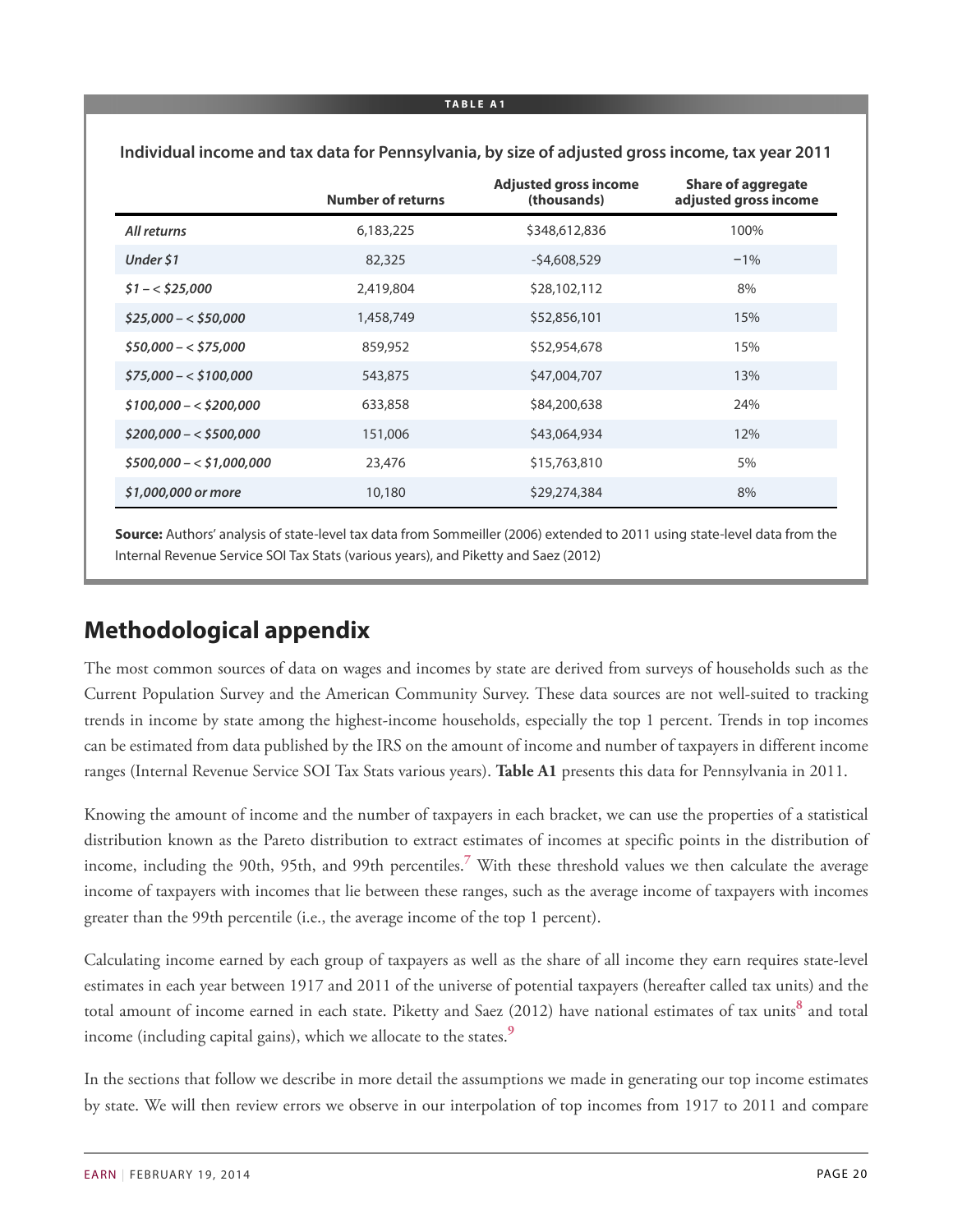our interpolation results to top income estimates obtained from the Pennsylvania Department of Revenue. Next we will briefly illustrate the calculations we used to interpolate the 90th, 95th, and 99th percentiles from the data presented in Table A1. Finally, the last section of the appendix will present our top income estimates for the United States as a whole, alongside the same estimates from Piketty and Saez (2012).

### *Estimating tax units by state*

In order to allocate Piketty and Saez's national estimate of tax units to the states, we estimate each state's share of the sum of married men, divorced and widowed men and women, and single men and women 20 years of age or over. From 1979 to 2011, tax unit series at the state level are estimated using data from the Current Population Survey (basic monthly microdata). From 1917 to 1978, the state total of tax units had to be proxied by the number of household units released by the Census Bureau, the only source of data available over this time period.**[10](#page-27-10)** For inter-decennial years, the number of household units is estimated by linear interpolation.

### <span id="page-20-0"></span>*Estimating total income (including capital gains)*

<span id="page-20-1"></span>We allocate Piketty and Saez's total income to the states using personal income data from the Bureau of Economic Analysis (BEA). From 1929 to 2011 we calculate each state's share of personal income after subtracting out personal current transfer receipts.**[11](#page-27-11)** These shares are then multiplied by Piketty and Saez's national estimate of total income (including capital gains) to estimate total income by state over the period. Because BEA personal income data are not available prior to 1929, we inflate total income derived from the tax tables for each state in each year from 1917 to 1928 by the average of the ratio of total taxable income to total personal income (minus transfers) from the BEA from 1929 to 1939. The resulting levels are summed across the states and a new share is calculated and multiplied by Piketty and Saez's national estimate of total income (including capital gains).

### *Pareto interpolation*

<span id="page-20-2"></span>In a study of the distribution of incomes in various countries, the Italian economist Vilfredo Pareto observed that as the amount of income doubles, the number of people earning that amount falls by a constant factor. In the theoretical literature, this constant factor is usually called the Pareto coefficient (labeled bi in Table A5).**[12](#page-27-12)** Combining this property of the distribution of incomes with published tax data on the number of tax units and the amount of income at certain levels, it is possible to estimate the top decile (or the highest-earning top 10 percent of tax units), and within the top decile, a series of percentiles such as the average annual income earned by the highest-income 1 percent of tax units, up to and including the top 0.01 percent fractile (i.e., the average annual income earned by the richest 1 percent of the top 1 percent of tax units).**[13](#page-27-13)**

<span id="page-20-3"></span>Our data series here matches most closely what Piketty and Saez (2001) label as "variant 3," a time series of average top incomes and income shares that includes capital gains. In generating their "variant 3" time series Piketty and Saez make two key adjustments to top average incomes. We will now describe those adjustments.

### **From net to gross income and the yearly problem of deductions**

<span id="page-20-4"></span>After an estimate of top incomes was obtained via Pareto interpolation, Piketty and Saez adjusted average incomes upward to account for net income deductions (1917 to 1943) and adjusted gross income adjustments (1944–2011).**[14](#page-28-0)** We followed Piketty and Saez and made the same adjustments uniformly across the states.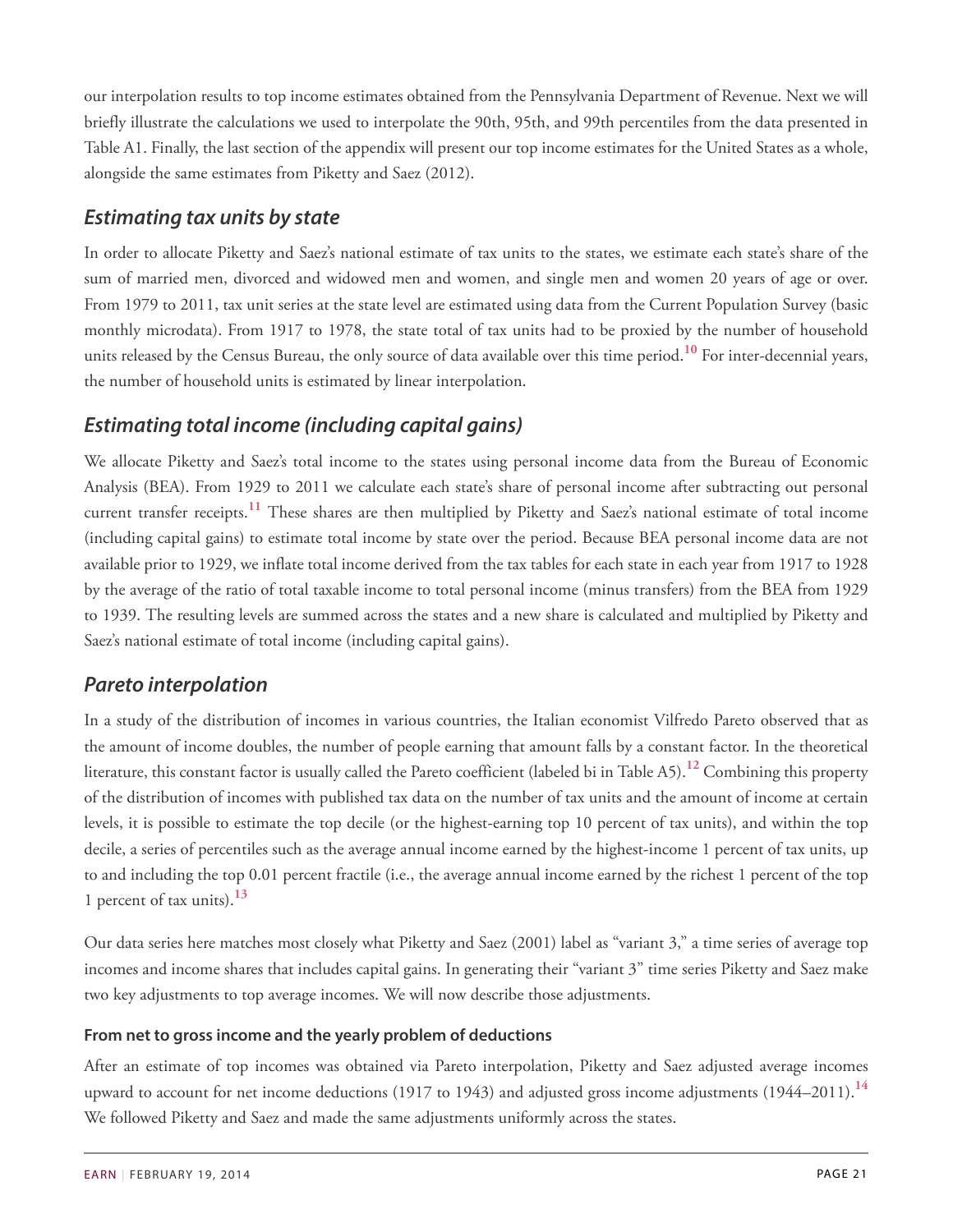The IRS definition of income has varied over time. The IRS used the term "net income" until 1943, and "adjusted gross income" (AGI) from 1944 on. In the net income definition, the various deductions taken into account (donations to charity, mortgage interests paid, state and local taxes, etc.) were smaller over 1913–1943 than over 1944–2011. As a result, income estimates from 1913 to 1943 had to be adjusted upward.

To a lesser extent, incomes between 1944 and 2011 also had to be adjusted upward, as the term "adjusted" in AGI refers to various income deductions (contributions to individual retirement accounts, moving expenses, self-employment pension plans, health savings accounts, etc.). As Piketty and Saez note (2004, 33, iii), AGI adjustments are small (about 1 percent of AGI, up to 4 percent in the mid-1980s), and their importance declines with income within the top decile.

#### **The treatment of capital gains across states, 1934–1986**

The second major adjustment to incomes made by Piketty and Saez to their "variant 3" series were corrections to take into account the exclusion of a portion of capital gains from net income from 1934 to 1986.

Replicating Piketty and Saez's capital gains adjustments uniformly across the states would, because of the concentration of income by geography, understate top incomes in high-income states like New York and overstate top incomes in lowincome states like Mississippi. Unfortunately, state-level aggregates of capital gains income are not available at this time.

<span id="page-21-0"></span>Instead, as a proxy we take each state's deviation of top incomes from the U.S. average top income,**[15](#page-28-1)** and use this figure to adjust up or down the coefficients Piketty and Saez employ to correct for the exclusion of a portion of capital gains income from net income and AGI from 1934 to 1986.

### *Interpolation errors*

Data users should exercise some caution in analyzing the full data series (provided online at go.epi.org/top-incomes). We have identified 19 instances where our Pareto interpolation generated an income threshold that was higher than the next-higher income threshold. For example, in Wyoming in 2010 by Pareto interpolation we estimate the 90th percentile income to be \$123,834, but also by Pareto interpolation we estimate the income at the 95th percentile as \$119,168. Both estimates cannot be correct. The average incomes interpolated for groups between these thresholds will also be affected by this error. **Table A2** presents the percentiles affected in each state by this error as well as the year in which the error occurred. Data users making comparisons over time should examine the entire time series for a state before drawing conclusions about time trends from a single point-to-point comparison.

Even when our estimates of each threshold are lower than the next-higher threshold (in other words, the 90th percentile is lower than the 95th percentile, and so on), errors can still arise in our calculation of the average incomes that lie between those percentiles. For example, in 2011 we estimate the average income between the 90th and 95th percentiles in Alabama was \$119,120, while estimating the 95th percentile income as \$109,260. **Table A3** summarizes the number of such errors in our data set, excluding those that result from the errors reported in Table A2. Most of these errors occur in the bottom half of the 10th percentile.**[16](#page-28-2)**

### <span id="page-21-1"></span>*Comparing imputed top incomes to actual top incomes*

The methods discussed here to estimate top incomes from the data contained in Table A1 are not as precise as actually having a database of all individual tax returns from which to calculate average incomes for the highest-income taxpayers.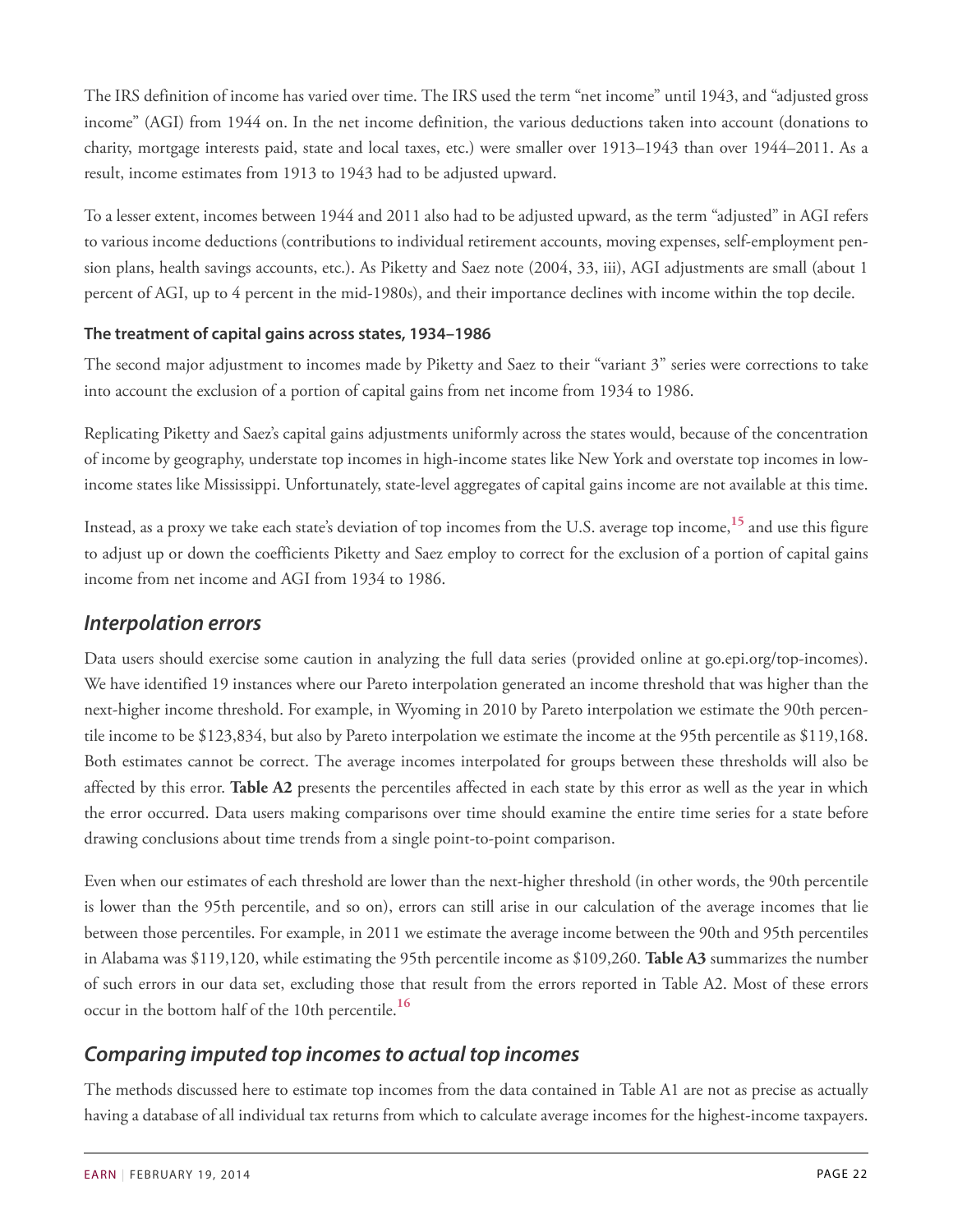#### **States and percentiles affected by errors in Pareto interpolations used to generate income thresholds, 1917–2011**

| <b>States</b>               | P90>P95                            | P95>P99                               | P99>P99.5  | P99.5>P99.9 | P99.9>P99.99 | <b>Total</b><br>number of<br>errors |
|-----------------------------|------------------------------------|---------------------------------------|------------|-------------|--------------|-------------------------------------|
| Alaska                      | 1948, 1949,<br>1950, 1955,<br>1982 | 1918, 1919, 1920,<br>1921, 1922, 1923 | 1932, 1933 |             |              | 13                                  |
| Idaho                       |                                    |                                       |            |             | 1960         | 1                                   |
| <b>New</b><br><b>Mexico</b> |                                    |                                       | 1965       |             |              | 1                                   |
| West<br>Virginia            | 1951, 1952                         |                                       |            |             |              | 2                                   |
| Wyoming                     | 2010                               |                                       |            |             |              | 1                                   |

**Source:** Authors' analysis of state-level tax data from Sommeiller (2006) extended to 2011 using state-level data from the Internal Revenue Service SOI Tax Stats (various years), and Piketty and Saez (2012)

#### **TABLE A3**

| Percentiles affected by errors in the estimation of interfractile average incomes, 1917-2011 |               |  |  |  |  |
|----------------------------------------------------------------------------------------------|---------------|--|--|--|--|
| <b>Errors</b>                                                                                | <b>Number</b> |  |  |  |  |
| P90-P95>P95                                                                                  | 221           |  |  |  |  |
| P95-P99>P99                                                                                  |               |  |  |  |  |
| P99-99.5>P99.5                                                                               | 14            |  |  |  |  |
| P99.5-99.9>P99.9                                                                             | 5             |  |  |  |  |
| P99.9-99.99>P99.99                                                                           | 3             |  |  |  |  |

**Note:** This table does not include errors reported in Table A2.

**Source:** Authors' analysis of state-level tax data from Sommeiller (2006) extended to 2011 using state-level data from the Internal Revenue Service SOI Tax Stats (various years), and Piketty and Saez (2012)

The Pennsylvania Department of Revenue has generated and published more-precise top-income figures for Pennsylvania taxpayers filing their state tax returns in recent years. This allows us to compare the actual income data with the results of estimates using our standard method (the standard method being our only option for generating estimates in the other 49 states and for Pennsylvania in earlier years). It turns out that our methods underestimate the actual rise in top incomes.

**Table A4** presents, using two different methods, the share of all income held by the top 1 percent as well as the average income of the top 1 percent for Pennsylvania. The first two columns present our projections based on IRS tax tables.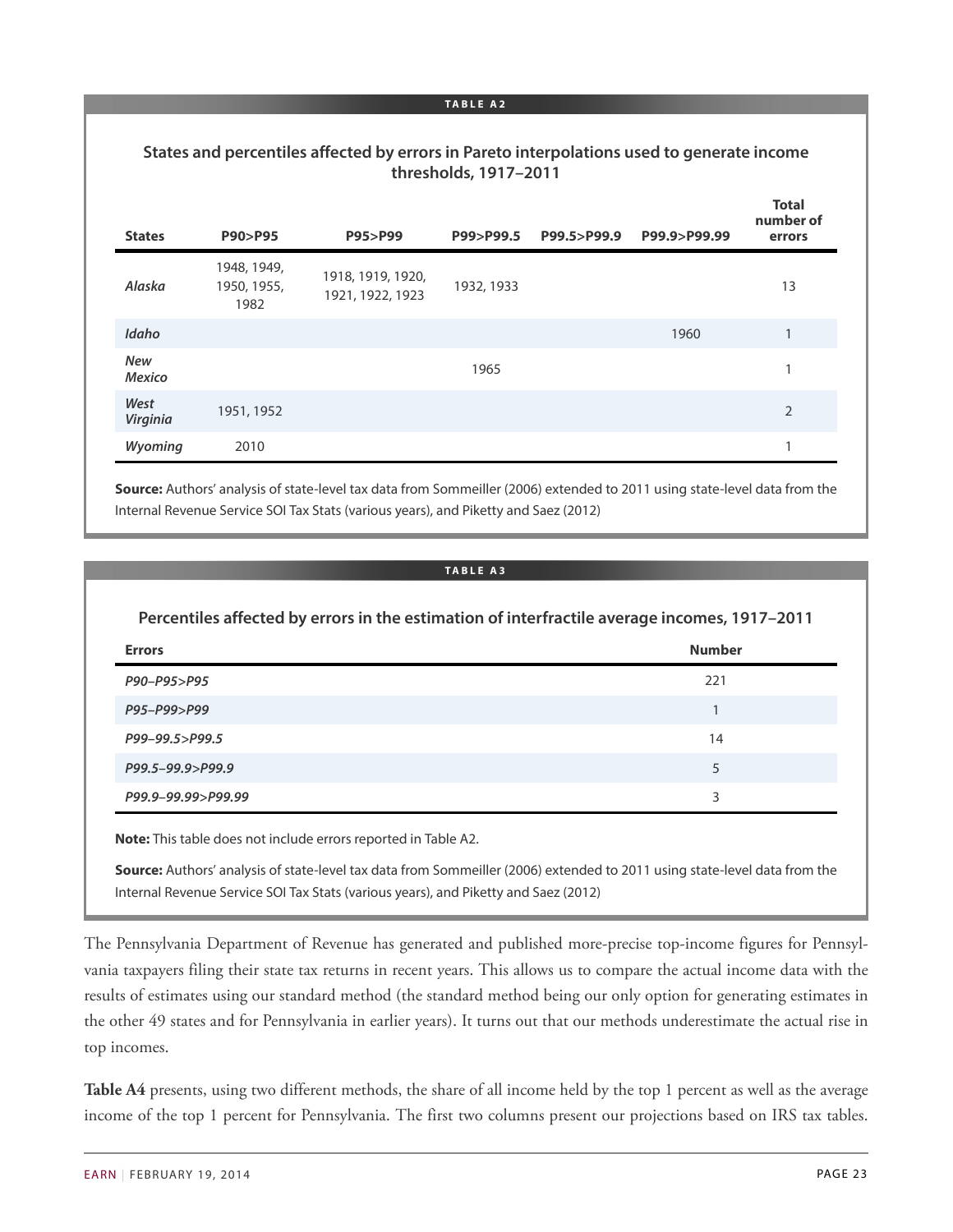|                     |                                        | <b>Projections based on</b><br><b>Internal Revenue</b><br>Service data | <b>Actual levels as</b><br>reported by the<br>Pennsylvania<br><b>Department of</b><br><b>Revenue</b> |                                          |                                                                                                       |                                                                             |
|---------------------|----------------------------------------|------------------------------------------------------------------------|------------------------------------------------------------------------------------------------------|------------------------------------------|-------------------------------------------------------------------------------------------------------|-----------------------------------------------------------------------------|
| Year                | Income<br>share of<br>the top<br>$1\%$ | Average<br>income of<br>the top<br>1%                                  | Income<br>share of<br>the top<br>1%                                                                  | Average<br>income of<br>the top<br>$1\%$ | <b>Percentage-point</b><br>difference<br>between actual<br>and projected<br>income share of<br>top 1% | <b>Projected</b><br>average<br>income of<br>top 1% as<br>share of<br>actual |
| 2000                | 17.5%                                  | \$988,702                                                              | 19.6%                                                                                                | \$1,112,708                              | 2.1                                                                                                   | 89%                                                                         |
| 2001                | 15.5%                                  | \$823,838                                                              | 16.9%                                                                                                | \$901,064                                | 1.4                                                                                                   | 91%                                                                         |
| 2002                | 14.7%                                  | \$751,226                                                              | 16.6%                                                                                                | \$847,263                                | 1.9                                                                                                   | 89%                                                                         |
| 2003                | 15.3%                                  | \$795,846                                                              | 17.6%                                                                                                | \$916,052                                | 2.3                                                                                                   | 87%                                                                         |
| 2004                | 16.0%                                  | \$876,640                                                              | 18.9%                                                                                                | \$1,033,381                              | 2.9                                                                                                   | 85%                                                                         |
| 2005                | 17.9%                                  | \$994,689                                                              | 21.2%                                                                                                | \$1,180,531                              | 3.3                                                                                                   | 84%                                                                         |
| 2006                | 18.3%                                  | \$1,042,094                                                            | 21.8%                                                                                                | \$1,238,940                              | 3.5                                                                                                   | 84%                                                                         |
| 2007                | 18.9%                                  | \$1,115,166                                                            | 21.6%                                                                                                | \$1,273,945                              | 2.7                                                                                                   | 88%                                                                         |
| 2008                | 16.9%                                  | \$918,147                                                              | 19.9%                                                                                                | \$1,086,298                              | 3.0                                                                                                   | 85%                                                                         |
| 2009                | 15.9%                                  | \$814,912                                                              | 18.3%                                                                                                | \$936,591                                | 2.4                                                                                                   | 87%                                                                         |
| 2010                | 17.4%                                  | \$905,113                                                              | 20.1%                                                                                                | \$1,052,402                              | 2.7                                                                                                   | 86%                                                                         |
| 2011                | 17.0%                                  | \$882,574                                                              | 19.8%                                                                                                | \$1,023,723                              | 2.8                                                                                                   | 86%                                                                         |
| % change, 2009-2011 |                                        | 8.3%                                                                   |                                                                                                      | 9.3%                                     |                                                                                                       |                                                                             |
| Average, 2000-2011  |                                        |                                                                        |                                                                                                      |                                          | 2.6                                                                                                   | 87%                                                                         |

**Comparing projections of top incomes in Pennsylvania with actual levels, 2000–2011**

**Note:** Data are for tax units.

**Source:** Authors' analysis of state-level tax data from Sommeiller (2006) extended to 2011 using state level data from the Internal Revenue Service SOI Tax Stats (various years), Piketty and Saez (2012), and the Pennsylvania Department of Revenue (various years)

The second two columns present the actual data on top incomes published by the Pennsylvania Department of Revenue for the years 2000 to 2011. Based on our projections using IRS data, top incomes in Pennsylvania grew by 8.3 percent between 2009 and 2011. Actually reported Pennsylvania Department of Revenue data show a rise of 9.3 percent. Between 2000 and 2011, our estimate of the share of income held by the top 1 percent was 2.6 percentage points lower than the actual figures. Likewise, from 2000 to 2011 our projection of the average income of the top 1 percent averaged 87 percent of the actual figures.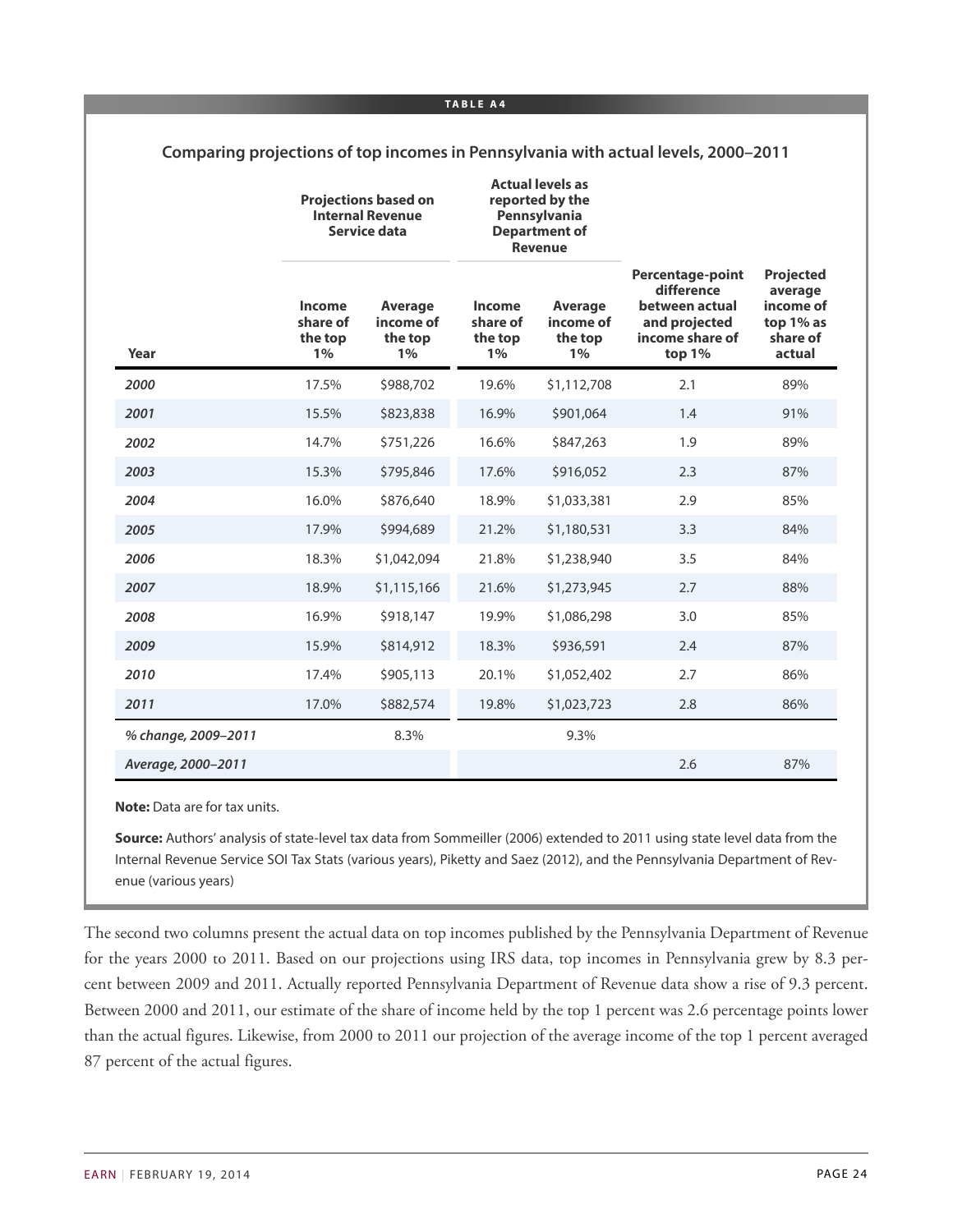|                  | An example of Pareto interpolation for Pennsylvania in 2011 |                                           |                                  |                                    |                                      |                                                  |  |
|------------------|-------------------------------------------------------------|-------------------------------------------|----------------------------------|------------------------------------|--------------------------------------|--------------------------------------------------|--|
| Row<br>#         | <b>Income brackets</b>                                      | Lower bound (si)                          | <b>Number of</b><br>returns (Ni) | Cumulative # of<br>returns (Ni*)   | <b>Adjusted gross</b><br>income (Yi) | <b>Cumulative adjusted</b><br>gross income (Yi*) |  |
| $\mathbf{1}$     | No income                                                   | $\leq$ = 0                                | 82,325                           | 6,183,225                          | $-4,608,529$                         | 348,612,835                                      |  |
| $\overline{2}$   | $1 - 25,000$                                                | $\mathbf{1}$                              | 2,419,804                        | 6,100,900                          | 28,102,112                           | 353,221,364                                      |  |
| 3                | $25,000 - 50,000$                                           | 25,000                                    | 1,458,749                        | 3,681,096                          | 52,856,101                           | 325,119,252                                      |  |
| 4                | $50,000 - 75,000$                                           | 50,000                                    | 859,952                          | 2,222,347                          | 52,954,678                           | 272,263,151                                      |  |
| 5                | 75,000 -< 100,000                                           | 75,000                                    | 543,875                          | 1,362,395                          | 47,004,707                           | 219,308,473                                      |  |
| 6                | 100,000 -< 200,000                                          | 100,000                                   | 633,858                          | 818,520                            | 84,200,638                           | 172,303,766                                      |  |
| $\boldsymbol{7}$ | 200,000 -< 500,000                                          | 200,000                                   | 151,006                          | 184,662                            | 43,064,934                           | 88,103,128                                       |  |
| 8                | 500,000 - < 1,000,000                                       | 500,000                                   | 23,476                           | 33,656                             | 15,763,810                           | 45,038,194                                       |  |
| 10               | 1,000,000 or more                                           | 1,000,000                                 | 10,180                           | 10,180                             | 29,274,384                           | 29,274,384                                       |  |
| 11               | Total                                                       |                                           | 6,183,225                        |                                    | 348,612,836                          |                                                  |  |
| Row<br>#         | $(yi = Yi^* / Ni^*)$                                        | <b>Pareto Coefficient</b><br>$(bi=yi/si)$ | $ai = (bi / (bi-1))$             | $pi\% = Ni* / N*$                  | $ki = si * [pi]$<br>power(1/ai)]     |                                                  |  |
| $\mathbf{1}$     | 56,380                                                      |                                           |                                  |                                    |                                      |                                                  |  |
| $\overline{2}$   | 57,897                                                      |                                           |                                  | 91.77                              |                                      |                                                  |  |
| 3                | 88,321                                                      | 3.53                                      | 1.39                             | 55.37                              | 16,363                               |                                                  |  |
| $\overline{4}$   | 122,512                                                     | 2.45                                      | 1.69                             | 33.43                              | 26,139                               |                                                  |  |
| 5                | 160,973                                                     | 2.15                                      | 1.87                             | 20.49                              | 32,166                               |                                                  |  |
| 6                | 210,506                                                     | 2.11                                      | 1.90                             | 12.31                              | 33,301                               |                                                  |  |
| $\overline{7}$   | 477,105                                                     | 2.39                                      | 1.72                             | 2.78                               | 24,952                               |                                                  |  |
| 8                | 1,338,192                                                   | 2.68                                      | 1.60                             | 0.51                               | 18,242                               |                                                  |  |
| 10               | 2,875,676                                                   | 2.88                                      | 1.53                             | 0.15                               | 14,586                               |                                                  |  |
| <b>Row</b><br>#  | Min [ Abs(pi - 10) ]                                        | $P90 = ki / [0.1]$<br>power 1/ai]         | Min [ Abs(pi -<br>5) ]           | $P95 = ki / [0.05]$<br>power 1/ai] | Min $[Abs(pi-1)]$                    | P99 = ki / [0.01 power 1/<br>ai]                 |  |
| $\mathbf{1}$     | 2.31                                                        |                                           | 2.22                             |                                    | 0.49                                 |                                                  |  |
| $\overline{2}$   | 81.77                                                       |                                           | 86.77                            |                                    | 90.77                                |                                                  |  |
| 3                | 45.37                                                       |                                           | 50.37                            |                                    | 54.37                                |                                                  |  |
| 4                | 23.43                                                       |                                           | 28.43                            |                                    | 32.43                                |                                                  |  |
| 5                | 10.49                                                       |                                           | 15.49                            |                                    | 19.49                                |                                                  |  |
| 6                | 2.31                                                        | \$111,535                                 | 7.31                             |                                    | 11.31                                |                                                  |  |
| $\overline{7}$   | 7.22                                                        |                                           | 2.22                             | \$142,150                          | 1.78                                 |                                                  |  |
| 8                | 9.49                                                        |                                           | 4.49                             |                                    | 0.49                                 | \$326,426                                        |  |
| 10               | 9.85                                                        |                                           | 4.85                             |                                    | 0.85                                 |                                                  |  |

#### **An example of Pareto interpolation for Pennsylvania in 2011**

**Note:** Money amounts are in thousands of dollars. N\* or tax units for Pennsylvania in 2011 is 6,648,369.

**Source:** Authors' analysis of state-level tax data from Sommeiller (2006) extended to 2011 using state-level data from the Internal Revenue Service SOI Tax Stats (various years); and Piketty and Saez (2012)

### *Calculating the 90th, 95th, and 99th percentiles for Pennsylvania*

<span id="page-24-0"></span>Listed in **Table A5** are the calculations we use to interpolate the 90th, 95th, and 99th percentile incomes for Pennsylvania.**[17](#page-28-3)** For brevity we present only the equations for calculating the average incomes by fractiles in **Table A6**.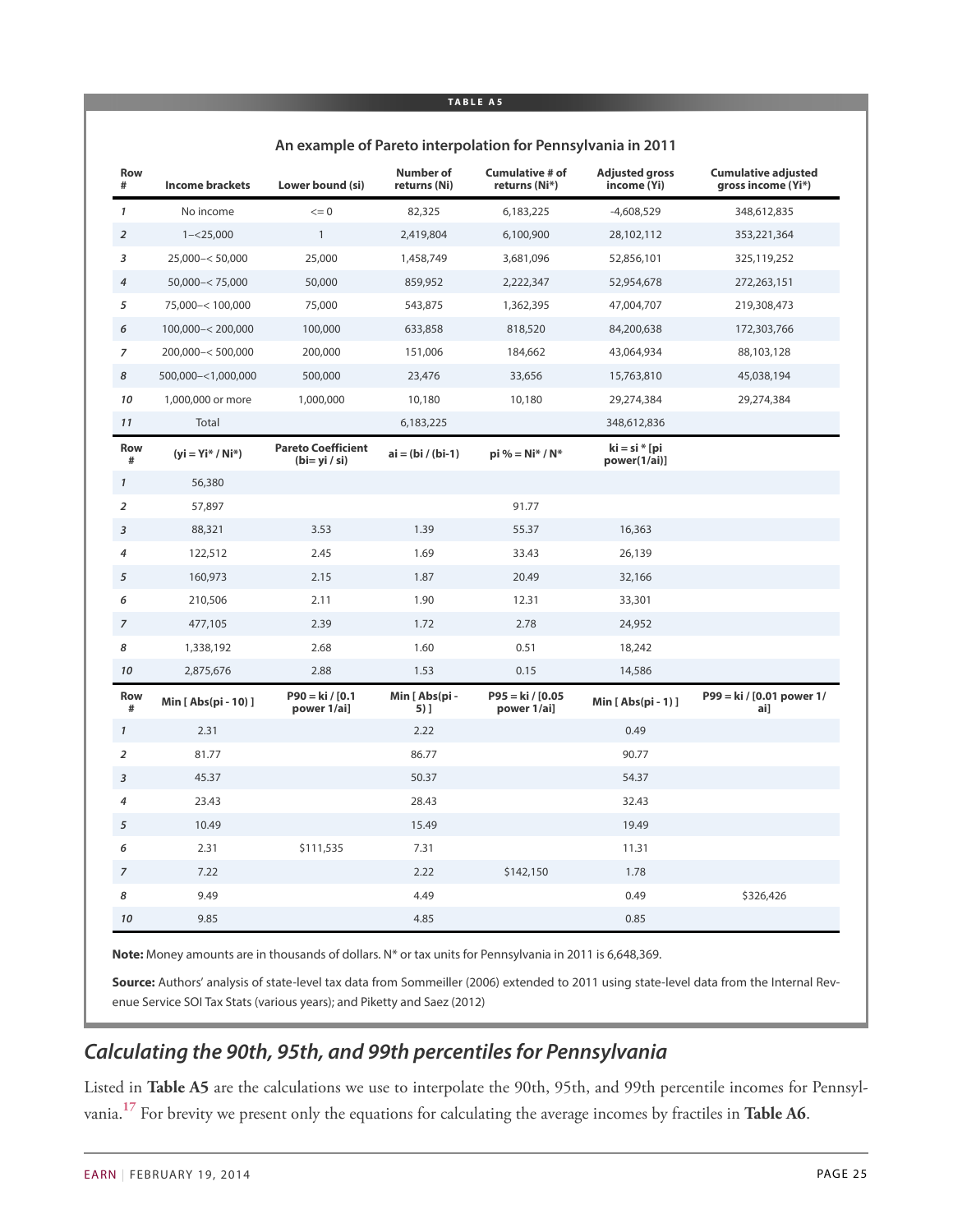|                                                 | Formulas for estimating average incomes by fractile |
|-------------------------------------------------|-----------------------------------------------------|
| P90-100=bi * P90                                |                                                     |
| P95-100=bi * P95                                |                                                     |
| P99-100=bi * P99                                |                                                     |
| P99.5-100=bi * P99.5                            |                                                     |
| P99.9-100=bi * P99.9                            |                                                     |
| P99.99-100=bi * P99.99                          |                                                     |
| $P90-95=2 (P90-100) - (P95-100)$                |                                                     |
| P95-99=[5 (P95-100) - (P99-100) ] / 4           |                                                     |
| $P99-99.5=2$ (P99-100) - (P99.5-100)            |                                                     |
| P99.5-99.9=[5 (P99.5-100) - (P99.9-100)] / 4    |                                                     |
| P99.9-99.99=[10 (P99.9-100) - (P99.99-100)] / 9 |                                                     |

## *Comparison of Piketty and Saez to Sommeiller and Price*

**Table A7** presents the data from the tables in the main body of the report for the United States alongside the same figures as reported by Piketty and Saez.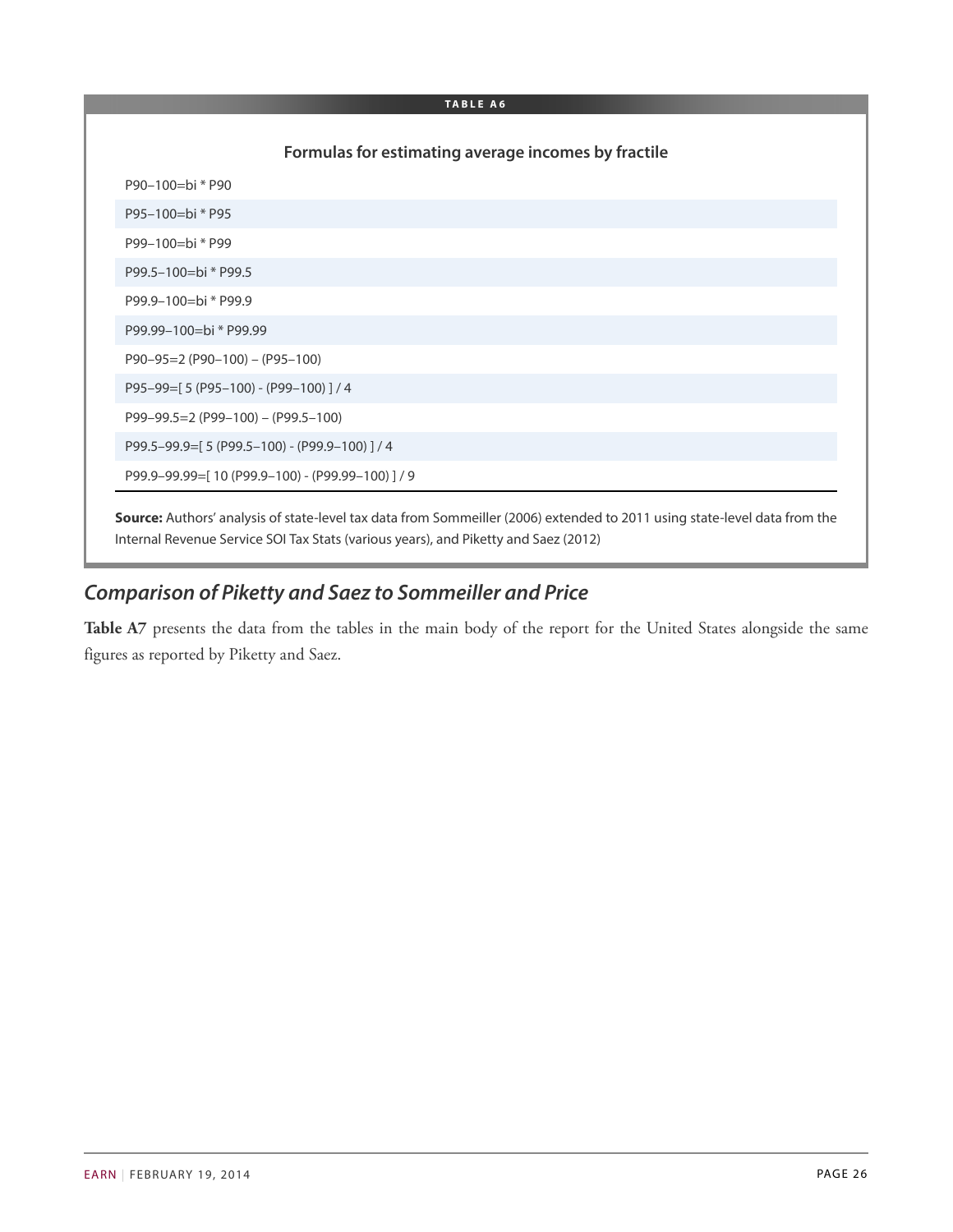#### **Comparison of Piketty and Saez's results with Sommeiller and Price's U.S. results**

*From Table 1. Income growth from 1979 to 2007, overall and for the top 1% and bottom 99%, U.S. and by state and region*

|                         | Average real income growth | <b>Share of total</b> |            |                                        |
|-------------------------|----------------------------|-----------------------|------------|----------------------------------------|
| Source                  | Overall                    | Top $1\%$             | Bottom 99% | growth (or loss)<br>captured by top 1% |
| Sommeiller and Price    | 36.9%                      | 200.5%                | 18.9%      | 53.9%                                  |
| <b>Piketty and Saez</b> | 37.3%                      | 224.0%                | 16.6%      | 59.8%                                  |

*From Table 2. Top 1% share of all income, U.S. and by state and region, 1928, 1979, 2007*

|                         |      |      |      |           | Change in income share of the top<br>1% (percentage points) |
|-------------------------|------|------|------|-----------|-------------------------------------------------------------|
| Source                  | 1928 | 1979 | 2007 | 1928-1979 | 1979-2007                                                   |
| Sommeiller and Price    | 23.4 | 9.9  | 21.8 | $-13.4$   | 11.8                                                        |
| <b>Piketty and Saez</b> | 23.9 | 9.0  | 19.6 | $-15.0$   | 10.7                                                        |

*From Table 3. Income growth from 2009 to 2011, overall and for the top 1% and bottom 99%, U.S. and by state and region*

|                      | Average real income growth | <b>Share of total</b><br>growth (or loss) |            |                    |  |
|----------------------|----------------------------|-------------------------------------------|------------|--------------------|--|
| Source               | Overall                    | Top $1\%$                                 | Bottom 99% | captured by top 1% |  |
| Sommeiller and Price | .5%                        | 11.5%                                     | $-0.7%$    | 140.9%             |  |
| Piketty and Saez     | .3%                        | 9.9%                                      | $-0.6%$    | 135.6%             |  |

*From Table 4. Ratio of top 1% income to bottom 99% income, U.S. and by state and region, 2011*

| Source                  | Average income of the<br>bottom 99% | Average income of the<br>top $1\%$ | Top-to-bottom ratio |
|-------------------------|-------------------------------------|------------------------------------|---------------------|
| Sommeiller and Price    | \$42,694                            | \$1,040,506                        | 24.4                |
| <b>Piketty and Saez</b> | \$42,766                            | \$1,035,217                        | 24.2                |

*From Table 5. Income threshold of top 1% and top .01%, and average income of top .01%, U.S. and by state and region, 2011*

| Source                  | Income threshold of top<br>$1\%$ | Income threshold of top<br>$.01\%$ | Average income of top<br>.01% |
|-------------------------|----------------------------------|------------------------------------|-------------------------------|
| Sommeiller and Price    | \$348,498                        | \$7,508,585                        | \$23,381,212                  |
| <b>Piketty and Saez</b> | \$361,034                        | \$7,956,076                        | \$22,772,975                  |

**Note:** Data are for tax units.

**Source:** Authors' analysis of state-level tax data from Sommeiller (2006) extended to 2011 using state-level data from the Internal Revenue Service SOI Tax Stats (various years), and Piketty and Saez (2012)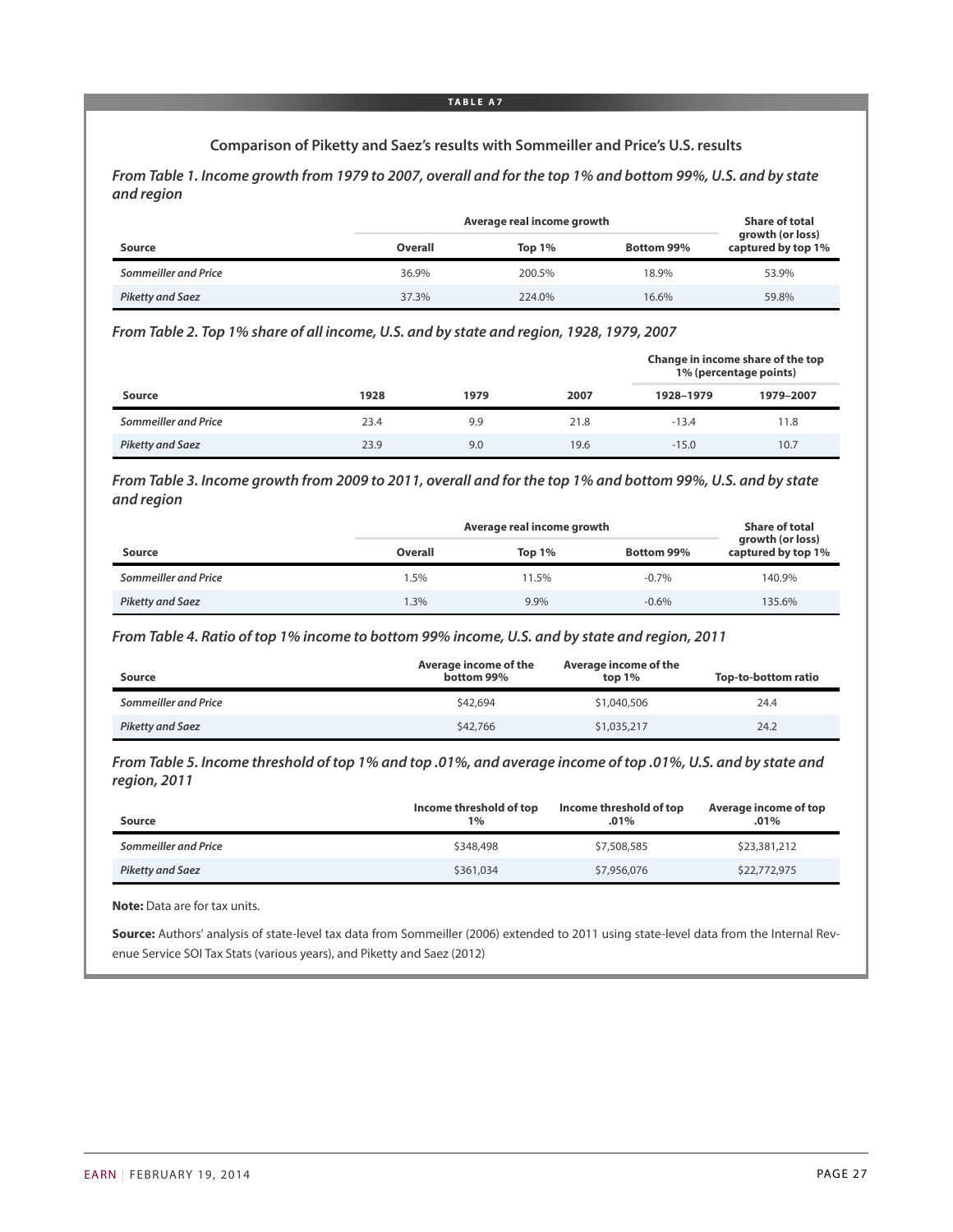# <span id="page-27-0"></span>**Endnotes**

- <span id="page-27-1"></span>**[1.](#page-2-1)** Saez's estimate of the share of income captured by the top 1 percent between 2009 and 2011 was 136 percent. Our estimate for the same period is 141 percent. We would therefore expect the state-level data for the 2012 tax year to show stronger income growth for the bottom 99 percent.
- <span id="page-27-2"></span>**[2.](#page-4-1)** The top 1 percent nationally includes more than 1 percent of the population from the states with a big share of people with very high incomes (e.g., New York State) and less than 1 percent of the population in states with a small share of people with very high incomes.
- <span id="page-27-3"></span>**[3.](#page-4-2)** There are trivial differences between our estimates of top incomes and top income shares for the United States as a whole, and those calculated by Piketty and Saez. See Table A9 in the appendix for a comparison of results from the two sources.
- <span id="page-27-4"></span>**[4.](#page-5-1)** The top 1 percent share in Alaska rose slightly between 1928 and 1979. The top 1 percent share in Alaska between 1928 and 1979 averaged 4.6 percent, compared with 12.3 percent in the United States.
- <span id="page-27-5"></span>**[5.](#page-7-1)** Saez's latest estimate, which incorporates data from 2012, is that the top 1 percent captured 95 percent of all income growth over 2009–2012.
- <span id="page-27-6"></span>**[6.](#page-11-2)** 2011 estimates for the United States are based on Emmanuel Saez's August 2013 Excel file, available online at <http://elsa.berkeley.edu/~saez/TabFig2012prel.xls>.
- <span id="page-27-7"></span>**[7.](#page-19-1)** Sorting all incomes from the least to the highest, the 90th percentile income is greater than 90 percent of all incomes and less than 10 percent. Similarly, the 99th percentile income is greater than 99 percent of all incomes and less than the top 1 percent.
- <span id="page-27-8"></span>**[8.](#page-19-2)** See Piketty and Saez (2001, 36–37) for discussion of why they choose to use tax units rather than individuals.
- <span id="page-27-9"></span>**[9.](#page-19-3)** See Table A0, column six of <http://elsa.berkeley.edu/~saez/TabFig2012prel.xls> for total income (including capital gains), and see column one for tax units.
- <span id="page-27-10"></span>**[10.](#page-20-0)** The decennial censuses do not provide a count of households in Alaska and Hawaii before 1960. We used the number of occupied dwelling units to estimate each state's share of U.S. tax units from 1917 to 1959. Occupied dwelling units were available for both states from the 1950 Census of Housing (General Characteristics, Part 7) for both Alaska and Hawaii; the 1940 Census of Population for Alaska in 1940; and the 1940 Census of Housing (General Characteristics, Part 7) for Hawaii in 1940, 1930, and 1920.
- <span id="page-27-11"></span>**[11.](#page-20-1)** The BEA does not publish personal income data for Alaska and Hawaii prior to 1950. We estimate Alaska's and Hawaii's shares of total income (including capital gains) from 1917 to 1949 based on their respective shares of U.S. total income (minus transfers) in 1950.
- <span id="page-27-12"></span>**[12.](#page-20-2)** See Atkinson and Piketty (2007) for a discussion of Pareto interpolation.
- <span id="page-27-13"></span>**[13.](#page-20-3)** We use the Pareto interpolation method to move from a varying number of income groups (as displayed in Table A1) to a fixed number of income fractiles, 17 in total: six top income thresholds (P90, P95, P99, P99.5, P99.9, and P99.99); six average income levels (P90–100, P95–100, P99–100, P99.5–100, P99.9–100, and P99.99–100); and five average income levels for intermediary fractiles (P90–P95, P95–P99, P99–99.5, P99.5–99.9, and P99.9–99.99) by state from 1917 to 2011. A detailed discussion of this technique can be found in Piketty (2001).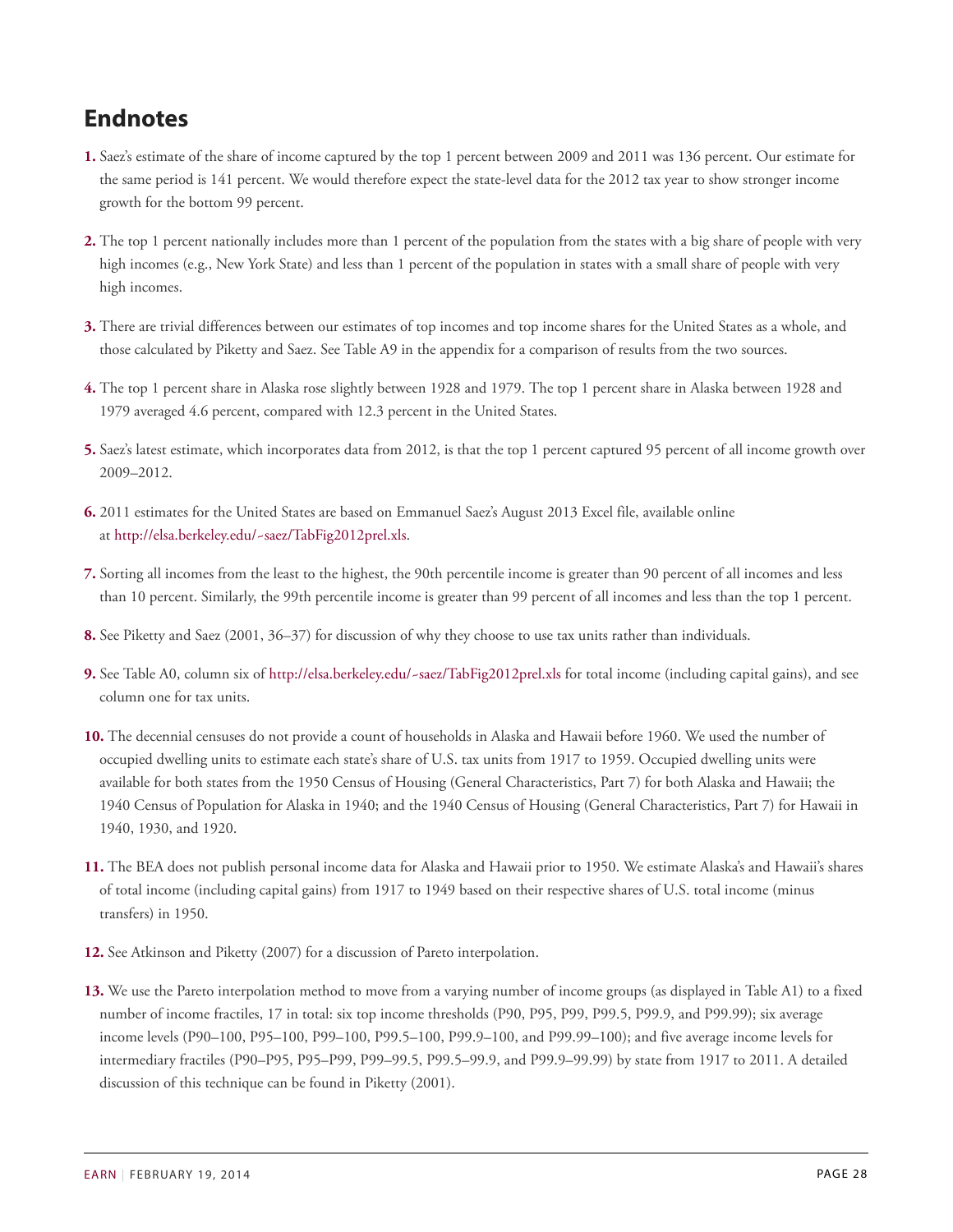- <span id="page-28-0"></span>**[14.](#page-20-4)** Emmanuel Saez graciously provided the precise adjustments that were made for net income deductions (1917–1943), adjusted gross income adjustments (1944–2011), and capital gains (1934–1986).
- <span id="page-28-1"></span>**[15.](#page-21-0)** Our adjustment is: (state's *i* top income – U.S. average top income) / U.S. average top income. For example, the average income of the highest-earning 0.01 percent of families in Delaware in 1939 was almost 10 times (9.4) the national average. Saez's coefficient correcting the inconsistencies of capital gains over time is equal to 1.091 for that fractile. Inflating Saez's coefficient yields  $1.194 = 1.091 * (1 + 9.4 / 100)$ . We apply this adjustment to all percentiles between 1934 and 1986.
- <span id="page-28-2"></span>**[16.](#page-21-1)** Analysis of microdata from the American Community Survey suggests that linear interpolation, when possible, may be a more accurate way to estimate the 90th and 95th percentiles. One limitation of linear interpolation is that the 90th and 95th percentiles must fall somewhere below the uppermost income bracket of the tax tables.
- <span id="page-28-3"></span>**[17.](#page-24-0)** The differences between the figures for the P90, P95, and P99 reported in Table A7 and the final thresholds for Pennsylvania of \$112,671 (P90), \$143,601 (P95), and \$329,763 (P99) reflect upward adjustments to incomes to account for downward adjustments to AGI for deductions such as IRAs, moving expenses, etc.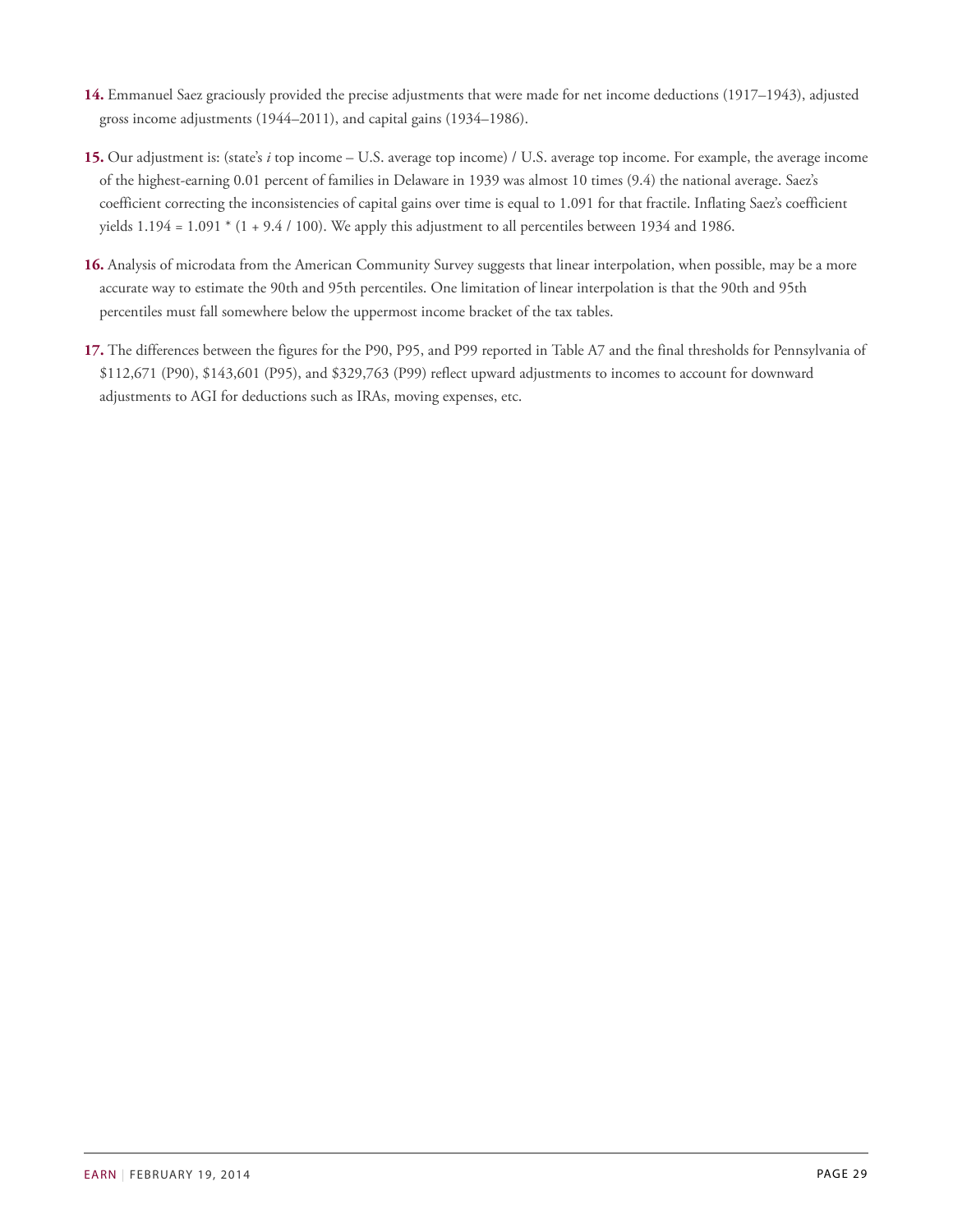## <span id="page-29-0"></span>**References**

Andrews, Edmund L., and Peter Baker. 2009. "A.I.G. Planning Huge Bonuses After \$170 Billion Bailout." *New York Times*, March 14. <http://goo.gl/BOVgq>

Atkinson, A.B, and Thomas Piketty, eds. 2007. *Top Incomes Over the Twentieth Century*. New York: Oxford University Press.

Bivens, Josh, and Lawrence Mishel. 2013. "The Pay of Corporate Executives and Financial Professionals as Evidence of Rents in Top 1 Percent Incomes." *The Journal of Economic Perspectives*, vol. 27, no. 3, 57–77.

Bureau of Economic Analysis. Various years. "SA1-3 Personal Income Summary" and "SA35 Personal Current Transfer Receipts" [data tables]. <http://bea.gov/>

Castellano, Anthony. 2012. "Judge Allows Hostess to Give Executives \$1.8M in Bonuses." *ABC News*, November 30. [http://goo.gl/](http://goo.gl/TulVP) [TulVP](http://goo.gl/TulVP)

Cooper, David. 2013. *Raising the Federal Minimum Wage to \$10.10 Would Lift Wages for Millions and Provide a Modest Economic Boost.* Economic Policy Institute, Briefing Paper #371. <http://www.epi.org/publication/raising-federal-minimum-wage-to-1010/>

Corak, Miles. 2012. *How to Slide Down the 'Great Gatsby Curve': Inequality, Life Chances, and Public Policy in the United States*. Center for American Progress. <http://goo.gl/bKQdQ>

Corak, Miles. 2013. "Income Inequality, Equality of Opportunity, and Intergenerational Mobility." *The Journal of Economic Perspectives*, vol. 27, no. 3, 79–102.

Freeman, Richard. 1997. *Spurts in Union Growth: Defining Moments and Social Processes*. NBER Working Paper 6012.

Internal Revenue Service. Various years. SOI Tax Stats, "Historical Table 2." <http://goo.gl/onBJqh>

Jaffe, Sarah. 2012. "McJobs Should Pay, Too: Inside Fast-Food Workers' Historic Protest For Living Wages." *The Atlantic*, November 29. <http://goo.gl/grJ3ad>

Mankiw, Gregory N. 2013. "Defending the One Percent." *The Journal of Economic Perspectives*, vol. 27, no. 3, 21–34.

McNichol, Elizabeth, Douglas Hall, David Cooper, and Vincent Palacios. 2012. *Pulling Apart: A State By State Analysis of Income Trends*. Center on Budget and Policy Priorities and the Economic Policy Institute. <http://goo.gl/siYAV>

Mishel, Lawrence, Josh Bivens, Elise Gould, and Heidi Shierholz. 2012. *The State of Working America, 12th Edition*. An Economic Policy Institute book. Ithaca, N.Y.: Cornell University Press.

Myrdal, Gunnar. 1944. *An American Dilemma: The Negro Problem and Modern Democracy*. New York: Harper & Bros.

Pennsylvania Department of Revenue. Various years. Taxpayer data provided to the author at the author's request.

Piketty, Thomas. 2001. *Les Hauts Revenus en France au 20e Siècle: Inégalités et Redistribution, 1901-1998 [France's Top Incomes in the 20th Century: Inequality and Redistributive Issues, 1901-1998]*. Paris: B. Grasset.

Piketty, Thomas, and Emmanuel Saez. 2001. *Income Inequality in the United States, 1913-1998*. NBER Working Paper 8467.

Piketty, Thomas, and Emmanuel Saez. 2003. "Income Inequality in the United States, 1913-1998." *Quarterly Journal of Economics*, vol. 118, no. 1.